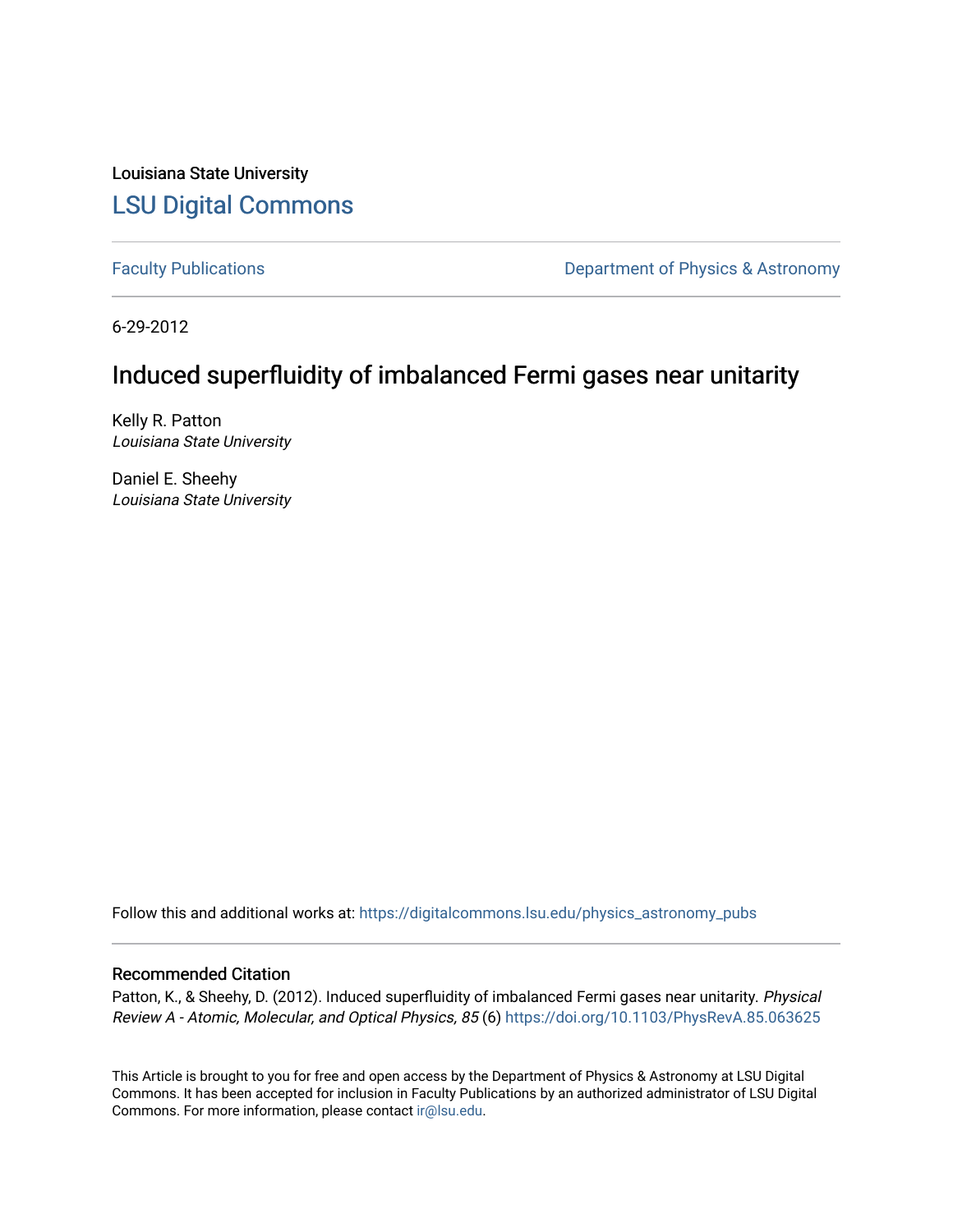# Induced superfluidity of imbalanced Fermi gases near unitarity

Kelly R. Patton<sup>1, [∗](#page-1-0)</sup> and Daniel E. Sheehy<sup>2,[†](#page-1-1)</sup>

 $1$ Seoul National University, Department of Physics and Astronomy

Center of Theoretical Physics, 151-747 Seoul, Korea

 $^{2}$ Department of Physics and Astronomy, Louisiana State University, Baton Rouge, Louisiana  $70803$ 

(Dated: March 28, 2012)

The induced intraspecies interactions among the majority species, mediated by the minority species, is computed for a population-imbalanced two-component Fermi gas. Although the Feshbachresonance mediated interspecies interaction is dominant for equal populations, leading to singlet s-wave pairing, we find that in the strongly imbalanced regime the induced intraspecies interaction leads to p-wave pairing and superfluidity of the majority species. Thus, we predict that the observed spin-polaron Fermi liquid state in this regime is unstable to p-wave superfluidity, in accordance with the results of Kohn and Luttinger, below a temperature that, near unitarity, we find to be within current experimental capabilities. Possible experimental signatures of the  $p$ -wave state using radiofrequency spectroscopy as well as density-density correlations after free expansion are presented.

PACS numbers: 05.30.Fk, 03.75.Ss, 67.85.-d, 32.30.Bv

# I. INTRODUCTION

The extraordinarity variety of tunable "knobs" in cold atomic gas experiments has yielded a wide assortment of correlated phases of matter ranging from superfluid and Mott insulating phases of bosonic atoms, to superfluid and nonsuperfluid phases of fermionic atoms  $[1-4]$ . In the fermionic case the experimentally available knobs include the interactions among two species of fermion, their relative densities  $[5-8]$ , and also the effective spatial dimension, which can be controlled via an appropriate confining trapping potential.

Our present focus is on the case of a three-dimensional two-species Fermi gas (labeled by the spin index  $\sigma = \uparrow, \downarrow$ ) interacting via a magnetic field-tuned Feshbach resonance. In the balanced case of equal densities of the two species, and as a function of the Feshbach resonance detuning that essentially controls  $\frac{1}{a_s}$  with  $a_s$  the s-wave scattering length, the atomic gas undergoes the wellknown crossover from a Bose-Einstein condensate (BEC) of tightly bound molecular pairs at  $\frac{1}{k_{\mathrm{F}}a_s} \gtrsim 1$ , through the strongly correlated unitary regime at  $\frac{1}{k_{\text{F}}a_s} \simeq 0$ , to a weakly coupled Bardeen-Cooper-Schrieffer (BCS) superconductor of Cooper pairs at  $\frac{1}{k_{\mathrm{F}}a_s} \lesssim -1$ . Here,  $k_{\mathrm{F}} \propto n^{1/3}$ is the Fermi wavevector (with  $n$  the total density), the inverse of which characterizes the typical interparticle spacing. Importantly, the low-temperature state of this balanced Fermi gas is believed to undergo no symmetrychanging phase transitions as the BEC-BCS crossover is traversed.

The behavior of strongly interacting 3D Fermi gases in the imbalanced case is considerably richer, with numerous phases having been predicted [\[9](#page-14-4)[–16\]](#page-14-5) to occur (as recently

reviewed in Refs. [17,](#page-14-6) [18](#page-14-7)), including the long sought-after Fulde-Ferrell-Larkin-Ovchinnikov (FFLO) state [\[19](#page-14-8), [20\]](#page-14-9), in which the superfluid spontaneously develops a spatial modulation in the local pairing amplitude to accomodate the excess fermions of the majority species [\[21](#page-14-10)[–23](#page-14-11)]. Unfortunately, the FFLO phase has not yet been observed in 3D imbalanced Fermi gases (although evidence for a 1D analogue of this state has been found [\[24](#page-14-12)]). Instead, under an imposed density imbalance, characterized by the population imbalance  $P = \frac{n_1 - n_1}{n_1 + n_1}$  $\frac{n_{\uparrow}-n_{\downarrow}}{n_{\uparrow}+n_{\downarrow}}$  (note we always assume the densities  $n_{\sigma}$  of species  $\sigma$  satisfy  $n_{\uparrow} \geq n_{\downarrow}$ ), interacting Fermi gases enter a regime of phase separation at moderate P followed by an imbalanced nonsuperfluid phase at large P, as seen in the phase diagram Fig. [1.](#page-2-0)

In the strongly imbalanced limit  $(P \to 1^-)$  our system amounts to considering the phase resulting from adding a few spins-↓ to a Fermi sea of the spins-↑. In this strongly imbalanced regime, within the simplest picture there are two possible fates of such an added spin down: It can either form a molecular bound state with one spin-↑, or it can remain unpaired. In the former case, occurring at  $a_s > 0$  but  $k_F a_s \lesssim 1$  (i.e. the BEC limit), as more spins- $\downarrow$ are added more molecules will develop and, presumably, condense. Our interest is in the latter regime, in which (within this simple picture) no interspecies pairing occurs and condensation is suppressed.

From one point of view, the inability to establish pairing in this regime is simply traced to the fact that, with an imposed density imbalance, not all the majority spins- ↑ have a minority spin-↓ fermion to pair with. More precisely, the presence of a density imbalance implies a concomitant Fermi surface (and Fermi energy) mismatch, so that the formation of low-energy Fermi surface pairing correlations is interrupted, leaving an imbalanced interacting Fermi liquid state [\[25](#page-14-13)[–27](#page-14-14)] that, apparently, lacks any superfluid order even at low temperatures.

How do the strong attractive interspecies interactions manifest themselves, given the inability of this system to form s-wave Cooper pairs and condense? Recent experi-

<span id="page-1-0"></span><sup>∗</sup>[kpatton@physast.uga.edu](mailto:kpatton@physast.uga.edu)

<span id="page-1-1"></span><sup>†</sup> [sheehy@phys.lsu.edu](mailto:sheehy@phys.lsu.edu)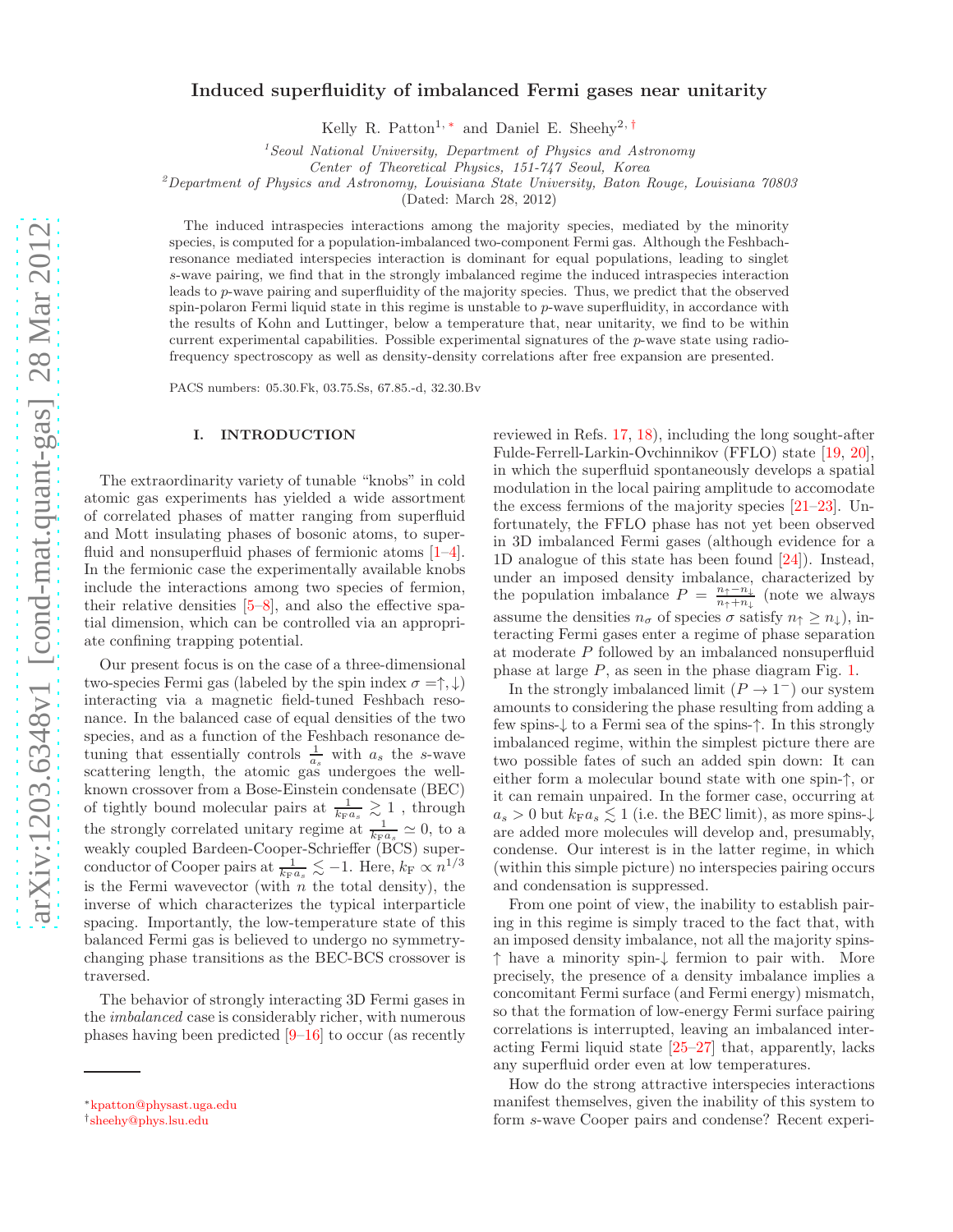ments show evidence of the formation of Fermi polarons, in which a cloud of the spins-↑ form around each spin-  $\downarrow$ , leading to an observable shift in the spin- $\downarrow$  chemical potential [\[28,](#page-14-15) [29\]](#page-14-16) in agreement with theoretical predictions [\[30](#page-14-17)[–32\]](#page-14-18). The central question studied here concerns whether, at  $T \to 0$ , this polaron phase of matter persists or whether another broken-symmetry phase emerges.

One motivation for this possibility is the well-known results of Kohn and Luttinger [\[33,](#page-14-19) [34\]](#page-14-20), who showed that interacting Fermi liquid phases are generally unstable to pairing in some angular momentum channel at low T. Given that the polaron state of imbalanced Fermi gases is, at its heart, essentially a Fermi liquid for both species (exhibiting, for example, a sharp Migdal discontinuity in the momentum occupation at the Fermi surface), we generally expect the Kohn-Luttinger mechanism to hold, yielding odd angular momentum intraspecies Cooper pairing at both the spin-↑ and spin-↓ Fermi surfaces for  $T \rightarrow 0$  [\[35](#page-15-0), [36\]](#page-15-1). The odd-angular momentum pairing requirement follows from the Pauli exclusion principle; while the simplest such state has *p*-wave symmetry (assumed here), more generally any odd  $\ell$  is possible.

In fact, p-wave pairing is also possible in the deep BEC limit of imbalanced gases via a somewhat different mechanism [\[35](#page-15-0), [37\]](#page-15-2). As noted above, in the deep BEC limit tightly bound molecular pairs form even at very large imbalance (only vanishing when  $n_{\downarrow} \rightarrow 0$ ). If we imagine decreasing  $P$  from unity in this limit, within a meanfield picture two possibilities emerge [\[12,](#page-14-21) [14,](#page-14-22) [15](#page-14-23)]: Firstly, the system can form a homogeneous polarized magnetic superfluid phase  $(SF_M$  in Fig. [1\)](#page-2-0), in which such molecular pairs coexist with a Fermi sea of the excess spins-↑. This possibility is found in the very deep BEC limit (i.e.,  $\frac{1}{k_{\text{F}}a_s} > 2.37$  within mean-field theory, with the tricritical point of Fig. [1](#page-2-0) becoming a quantum tricritical point [\[14](#page-14-22)] at  $\frac{1}{k_{\text{F},a_s}} = 2.37$ . Secondly, closer to unitarity, the system can form a phase separated mixture of  $SF<sub>M</sub>$  and imbalanced normal phase. Our point here is that, in the  $SF<sub>M</sub>$ phase, p-wave pairing can be induced among the excess spins-↑ by the molecular bosons, a mechanism studied in Refs. [\[35](#page-15-0), [37\]](#page-15-2). Here, we work away from the regimes of phase separation and  $SF_{M}$ , focusing on induced pairing of the spins-↑ mediated purely by the presence of the spins-↓ (i.e., without any molecular pairing); however, the relationship between these two regimes is an interesting problem for future research.

In this paper we present the details of our calculation of the transition temperature below which p-wave pairing is expected to occur within this mechanism, expanding upon our recent Rapid Communication [\[36\]](#page-15-1). This calculation can be summarized by the phase diagram Fig. [1](#page-2-0) for imbalanced Fermi gases at unitarity, showing regions of polaron Fermi liquid, imbalanced or "magnetic" superfluid  $SF_{M}$ , and phase separation. Here, the first-order phase boundary enclosing the regime of phase separation and the second-order phase boundary separating the  $SF_{M}$ and polaron Fermi liquid phases are only sketched (i.e. are not the result of a calculation). However, we drew



<span id="page-2-0"></span>FIG. 1: (Color online) Proposed phase diagram of population imbalanced Fermi gases, at unitarity  $\frac{1}{k_{\text{F}}a_s} = 0$ , as a function of temperature  $T$  (normalized to the Fermi energy  $\epsilon_F$  multiplied by the Boltzmann constant  $k_B$ ) and population imbalance P, showing regions of imbalanced superfluid  $SF<sub>M</sub>$ , phase separation (at temperatures below the tricritical point, a solid dot (green online) [\[14,](#page-14-22) [42](#page-15-3), [43\]](#page-15-4)) polaron Fermi liquid, and a p-wave paired state. The principal question is whether the polaron Fermi liquid phase, in which both spins-↑ and spins-↓ possess Fermi surfaces (despite the strong interactions), persist to  $T \to 0$ . The black phase boundaries are only sketched but consistent with the experimentally determined phase diagram of Ref. [38.](#page-15-5) Below the blue curve, derived here, we find an instability towards p-wave pairing of the spin-↑ Fermi surface.

these phase boundaries to be consistent with the experimental results of Ref. [38](#page-15-5) to illustrate the fact that our maximum predicted transition temperature for p-wave pairing (solid curve, blue online) is not much smaller than the temperature scales characterizing these phase boundaries, suggesting that it may be possible to observe p-wave pairing of strongly imbalanced Feshbach-resonant Fermi gases.

We remark that other recent work has considered the effect of intraspecies interactions in imbalanced Fermi gases [\[39\]](#page-15-6); however, this work assumed an intrinsic intraspecies interaction (i.e., in the Hamiltonian), while our work assumes a vanishing *bare* intraspecies interactions. The present problem of induced intraspecies interactions in imbalanced gases has previously been studied by Bulgac and collaborators [\[35](#page-15-0)], and by Nishida, the latter in the two-dimensional limit [\[40](#page-15-7)]. Additional recent work has studied the problem of polaron-polaron interactions in imbalanced Fermi gases [\[41\]](#page-15-8), although this work did not address the possibility of p-wave pairing.

This paper is organized as follows. In Sec. [II](#page-3-0) we start from the standard one-channel model Hamiltonian for imbalanced Fermi gases and develop a general Green'sfunction formalism for studying intraspecies pairing in this setting. In this section we show that intraspecies pairing among the spins-↑ is reflected by an off-diagonal component of an associated Nambu self energy that,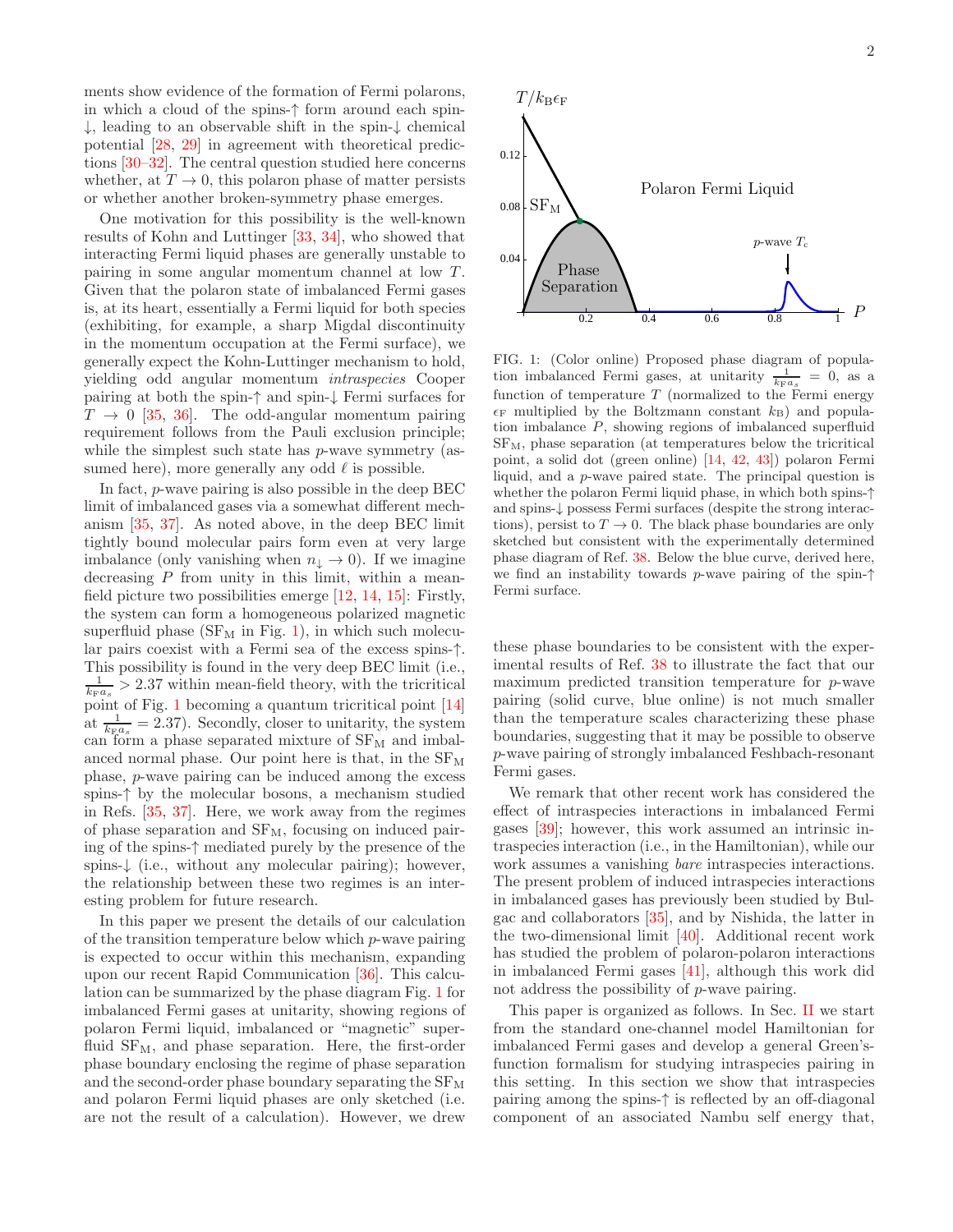in turn, depends on a matrix vertex function that we proceed to approximate in the subsequent sections. In Sec. [III,](#page-4-0) we approximate this vertex function to quadratic order in perturbation theory; our results in this section are consistent with the original calculations of Kohn and Luttinger [\[33,](#page-14-19) [34\]](#page-14-20) (who studied the general problem of induced interactions in fermions) and, more recently, Bulgac et al. [\[35](#page-15-0)] (who studied induced interactions in the present setting of imbalanced Fermi gases). Importantly, the perturbative formula for the transition temperature is invalid in the unitary regime where cold-atom experiments focus; in the regime where it applies, this transition temperature is orders of magnitude too small to be observable. In Sec. [IV,](#page-6-0) we attempt to go beyond the perturbative limit to estimate the transition temperature for p-wave pairing among the majority species in the unitary regime. The classes of diagrams we keep for the vertex function include both ladder and crossed ladder diagrams (which, as we show, recover the conventional Fermi liquid theory of imbalanced gases), but also diagrams containing both ladder and crossed-ladder subdiagrams (the latter required to have a nonzero transition temperature). In Sec. [V,](#page-11-0) we use our results from Sec. [IV](#page-6-0) to estimate the magnitude of the pairing gap at the spin-↑ Fermi surface at  $T \to 0$ . In Sec. [VI,](#page-12-0) we turn to the question of how the p-wave phase of imbalanced Fermi gases could be observed in radio-frequency spectroscopy and density correlation experiments before concluding in Sec. [VII.](#page-13-0)

# <span id="page-3-0"></span>II. MODEL HAMILTONIAN AND FORMALISM

Our aim is to derive the effective interactions among one species of fermion, mediated by the other species of fermion, in a strongly imbalanced Fermi gas. In the present section we begin by developing a Green's function formalism to address this problem. Our starting point is the following one-channel model Hamiltonian for a gas of two species of fermions (labeled by  $\sigma = \uparrow, \downarrow$ ) interacting via an s-wave Feshbach resonance [\[2\]](#page-14-24) (note we take  $\hbar =$ 1):

$$
H = \sum_{\sigma} \int d^3 r \, \Psi_{\sigma}^{\dagger}(\mathbf{r}) \left[ -\frac{\nabla^2}{2m} - \mu_{\sigma} \right] \Psi_{\sigma}(\mathbf{r}) + \lambda \int d^3 r \, \hat{n}_{\uparrow}(\mathbf{r}) \hat{n}_{\downarrow}(\mathbf{r}),
$$
 (1)

where the density  $\hat{n}_{\sigma}(\mathbf{r}) = \Psi_{\sigma}^{\dagger}(\mathbf{r})\Psi_{\sigma}(\mathbf{r})$  and  $\lambda$  is the strength of a short-ranged pseudo-potential (approximated by a delta-function in real space). Here,  $\mu_{\sigma}$  is the chemical potential of species  $\sigma$ ; the density imbalance can be considered to arise from an imbalance in the chemical potentials  $\mu_{\uparrow} \neq \mu_{\downarrow}$ .

The Hamiltonian Eq. [\(1\)](#page-3-1) must be defined along with a cutoff reflecting the short-distance properties of the real physical interaction, with a corresponding scale d. Equivalently, this problem has a large momentum cutoff  $\Lambda \approx 2\pi/d$  that regularizes any divergent ultraviolet (UV)

behavior coming from the singular nature of the deltalike pseudo-potential. In practice, as is well known [\[2\]](#page-14-24), this can be handled by exchanging the bare coupling  $\lambda$ for the vacuum scattering length  $a_s$  that are related via

<span id="page-3-2"></span>
$$
\frac{1}{\lambda} = \frac{m}{4\pi a_s} - \sum_{\mathbf{k}}^{\Lambda} \frac{1}{2\epsilon_{\mathbf{k}}}.\tag{2}
$$

In the weak-coupling BCS limit  $\lambda \to 0-$ , this equation is solved by  $\lambda = \frac{4\pi a_s}{m}$ , i.e, we can neglect the final term on the right side of Eq.  $(2)$ . In the unitary regime where  $a_s$ becomes large, we use a different procedure: If we assume physical observables are independent of  $\Lambda$ , then to study systems at fixed values of  $a<sub>s</sub>$  (which is experimentally controllable) it is valid to replace  $\lambda$  by  $a_s$  [using Eq. [\(2\)](#page-3-2)] in approximate theoretical expressions and then take the limit  $\Lambda \to \infty$ . This strategy, which is equivalent to taking  $\lambda \to 0^-$  and  $\Lambda \to \infty$  while holding  $a_s$  fixed via Eq. [\(2\)](#page-3-2), will naturally lead to our inclusion of certain classes of Feynman diagrams.

As we have discussed, the Kohn-Luttinger result implies that both the spin-↑ and spin-↓ Fermi surfaces of an imbalanced Fermi gas are unstable at  $T \to 0$ . This low-T regime, possibly consisting of two interpenetrating p-wave superfluids, is beyond the scope of this manuscript and we leave it for future work. Instead, we assume that, owing to the large population imbalance, the transition temperature for any p-wave pairing of the minority spins-  $\downarrow$  is much smaller than the corresponding temperature for the majority spins-↑, as previously found in the weakcoupling BCS limit [\[35\]](#page-15-0).

To derive the effective induced interactions among the spins-↑, mediated by the spins-↓, we derive self-consistent equations for the corresponding Green's functions for the two species of fermions. As discussed above, we assume the spins-↓ to be in an unpaired Fermi-liquid state, while the spins-↑ may possess pairing correlations. For the latter, accounting for such pairing correlations is best done by organizing the spin-↑ Green's functions using the Nambu notation:

<span id="page-3-3"></span>
$$
\Phi_{\uparrow}(\mathbf{r}) = \begin{pmatrix} \Psi_{\uparrow}(\mathbf{r}) \\ \Psi_{\uparrow}^{\dagger}(\mathbf{r}) \end{pmatrix}.
$$
 (3)

<span id="page-3-1"></span>We can then define the imaginary time ordered Nambu matrix Green's function for spins-↑

$$
\mathbf{G}_{\uparrow}(\mathbf{r},\tau) = -\langle T\Phi_{\uparrow}(\mathbf{r},\tau)\Phi_{\uparrow}^{\dagger}(0,0)\rangle_{H},\tag{4}
$$

with matrix elements

$$
\mathbf{G}_{\uparrow}(\mathbf{r},\tau) = \begin{pmatrix} G_{\uparrow}(\mathbf{r},\tau) & F_{\uparrow}(\mathbf{r},\tau) \\ F_{\uparrow}^*(\mathbf{r},\tau) & -G_{\uparrow}(-\mathbf{r},-\tau) \end{pmatrix}.
$$
 (5)

The normal Green's functions are given by

$$
G_{\uparrow}(\mathbf{r},\tau) = -\langle T\Psi_{\uparrow}(\mathbf{r},\tau)\Psi_{\uparrow}^{\dagger}(0,0)\rangle_{H},\tag{6}
$$

and the anomalous ones are

$$
F_{\uparrow}(\mathbf{r},\tau) = -\langle T\Psi_{\uparrow}(\mathbf{r},\tau)\Psi_{\uparrow}(0,0)\rangle_{H},
$$
  

$$
F_{\uparrow}^{*}(\mathbf{r},\tau) = -\langle T\Psi_{\uparrow}^{\dagger}(\mathbf{r},\tau)\Psi_{\uparrow}^{\dagger}(0,0)\rangle_{H}.
$$
 (7)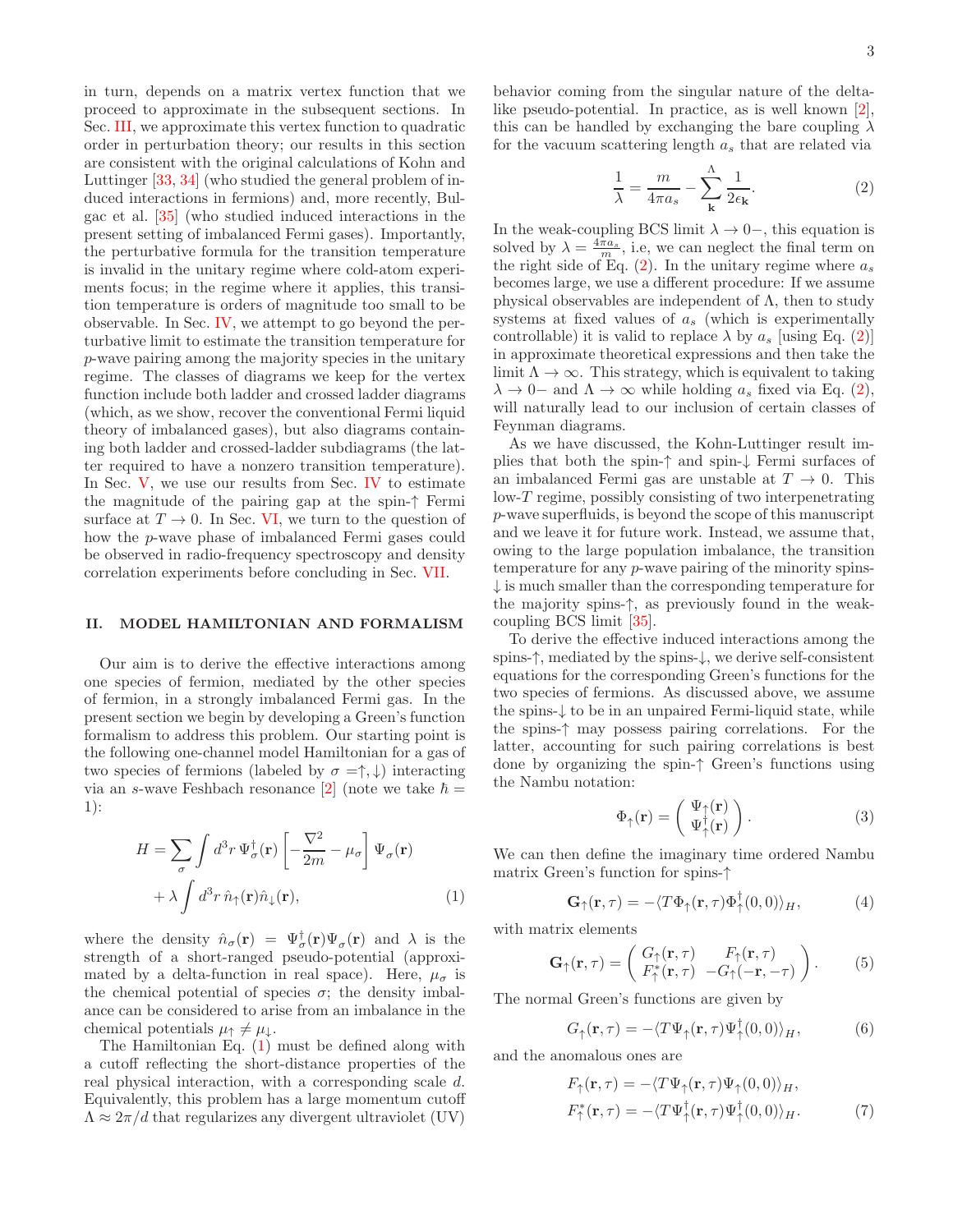For notational convenience, we further introduce the four-vector  $k = (\mathbf{k}, i\omega_n)$ . In Fourier-Matsubara space the spin-↑ Green's function satisfies a matrix analog of the Dyson equation

<span id="page-4-3"></span>
$$
\mathbf{G}_{\uparrow}(k) = \mathbf{G}_{0,\uparrow}(k) + \mathbf{G}_{0,\uparrow}(k)\mathbf{\Sigma}_{\uparrow}(k)\mathbf{G}_{\uparrow}(k),
$$
 (8)

where

$$
\mathbf{G}_{0,\uparrow}(k) = \begin{pmatrix} G_{0,\uparrow}(k) & 0 \\ 0 & -G_{0,\uparrow}(-k) \end{pmatrix},
$$
  
= 
$$
\begin{pmatrix} \frac{1}{i\omega_n - \xi_{k\uparrow}} & 0 \\ 0 & \frac{1}{i\omega_n + \xi_{k\uparrow}} \end{pmatrix},
$$
 (9)

with  $\xi_{\mathbf{k}\sigma} = \epsilon_{\mathbf{k}} - \mu_{\sigma}$ , and

$$
\Sigma_{\uparrow}(k) = \begin{pmatrix} \Sigma_{\uparrow}(k) & \Delta_{\uparrow}(k) \\ \Delta_{\uparrow}^*(k) & -\Sigma_{\uparrow}(-k) \end{pmatrix}, \tag{10}
$$

is the matrix self-energy. The appearance of nonzero offdiagonal terms in the self-energy indicates the presence of a superfluid state, with order parameter or gap function  $\Delta_{\uparrow}(k)$ . The self energy satisfies

$$
\Sigma_{\uparrow}(k) = \lambda \sigma_z \sum_q G_{\downarrow}(q) + \lambda \sigma_z \sum_{q,q'} \mathbf{G}_{\uparrow}(q) G_{\downarrow}(q') \times
$$

$$
\times \Gamma(q, q', q + q' - k, k) G_{\downarrow}(q + q' - k), \qquad (11)
$$

where  $\sigma_z$  is a Pauli matrix,  $\Gamma$  is the reducible two-particle matrix vertex function (apart from energy and momentum conserving delta functions), and the summation is  $\sum_{q} \equiv (\beta V)^{-1} \sum_{\mathbf{q}} \sum_{i\nu_n}$ , with  $\beta^{-1} = k_{\rm B}T$  and V the system volume (which, henceforth, we will set to unity). Diagrammatically, Eq. [\(11\)](#page-4-1) is shown in Fig. [2.](#page-4-2)

The spin-down Green function  $G_{\downarrow}(\mathbf{r}, \tau)$  satisfies a similar set of equations (but is assumed to be unpaired); in terms of the spin-↓ fermion operators it is defined as

$$
G_{\downarrow}(\mathbf{r},\tau) = -\langle T\Psi_{\downarrow}(\mathbf{r},\tau)\Psi_{\downarrow}^{\dagger}(0,0)\rangle_{H}.
$$
 (12)

Since the Greens's function depends on  $\Sigma_{\uparrow}(k)$  via the Dyson equation [Eq.  $(8)$ ], this, along with Eq.  $(11)$ amount to self-consistent equations for the self-energy. For pairing to be stable, we must find a solution to these equations possessing a nonzero off-diagonal component  $\Delta_{\uparrow}(k)$ . Formally, the only assumption we have made thus far is that the spins-↓ are unpaired (i.e., they possess no off-diagonal component to their self energy); in practice to proceed we must make a physically-motivated approximation for the Bethe-Salpeter equation satisfied by  $\Gamma$ .

## <span id="page-4-0"></span>III. LEADING-ORDER PERTURBATION **THEORY**

Having set up the general formalism for computing the self-consistent pairing amplitude for intraspecies pairing



<span id="page-4-2"></span>FIG. 2: The formally exact diagrammatic matrix self-energy, Eq.  $(11)$ . The spin- $\uparrow$  Green's function and vertex function  $\Gamma$  are Nambu matrices, while the spin- $\downarrow$  are normal scalar functions. The interaction lines are  $\lambda \sigma_z$ , where  $\sigma_z$  is the third Pauli matrix.

correlations among the spins-↑, in the present section we take the weak-coupling perturbative approximation  $\lambda \rightarrow$ 0− in which these equations simplify. This will allow us to easily identify the effective interaction among the spins- $\uparrow$ ; as we show below, a similar structure will hold when we sum diagrams to all orders in  $\lambda$  (to access the unitary regime). Our results in this section are consistent with those of Ref. [35](#page-15-0).

<span id="page-4-1"></span>In the weakly interacting BCS limit we can expand perturbatively in  $\lambda$ , or equivalently in  $a_s = m\lambda/4\pi$ . In fact, to obtain a nonzero result for the intraspecies pairing we must keep terms of order  $\lambda^2$ . The reason for this is that, to  $\mathcal{O}(\lambda)$ , the self energy is simply given by the first term in Eq. [\(11\)](#page-4-1), the Hartree contribution,  $\Sigma_{\uparrow}(k) = \lambda \sigma_z n_{\perp}$ , where  $n_{\perp}$  is the density of spins- $\downarrow$ . At this level of approximation, the Nambu self-energy is diagonal and no pairing is induced.

To obtain results valid to quadratic order,  $\mathcal{O}(\lambda^2)$ , it is sufficient to approximate the vertex function by the bare interaction,

$$
\Gamma = -\lambda \sigma_z, \tag{13}
$$

where the presence of the Pauli matrix is due to the fact that we need to write the interaction in Nambu space. This gives for the self energy:

<span id="page-4-5"></span>
$$
\Sigma_{\uparrow}(k) = \lambda \sigma_z n_{\downarrow} - \lambda^2 \sigma_z \sum_{q,q'} \mathbf{G}_{\uparrow}(q) \sigma_z G_{\downarrow}(q') G_{\downarrow}(q + q' - k).
$$
\n(14)

Here and in the next section (when we sum diagrams to all orders in  $\lambda$ , we'll neglect the diagonal component of the self-energy (simply assuming it amounts to a chemical potential shift). Within this simplifying approximation, the Green's function for the spins-↑ can be written as

<span id="page-4-4"></span>
$$
\mathbf{G}_{\uparrow}(\mathbf{k}, i\omega_n) = \frac{1}{(i\omega_n)^2 - E_{\mathbf{k}}^2} \begin{pmatrix} i\omega_n + \xi_{\mathbf{k}\uparrow} & \Delta_{\uparrow}(\mathbf{k}, i\omega_n) \\ \Delta_{\uparrow}^*(\mathbf{k}, i\omega_n) & i\omega_n - \xi_{\mathbf{k}\uparrow} \\ 15 \end{pmatrix},
$$

where  $E_{\mathbf{k}}(i\omega_n) = \sqrt{\xi_{\mathbf{k}\uparrow}^2 + \Delta_{\uparrow}^*(\mathbf{k}, i\omega_n)\Delta_{\uparrow}(\mathbf{k}, i\omega_n)}$ . Comparing Eqs.  $(5)$  and  $(15)$  one can read off the relationship between the anomalous propagator and gap function

<span id="page-4-6"></span>
$$
F_{\uparrow}(\mathbf{k}, i\omega_n) = -\frac{\Delta_{\uparrow}(\mathbf{k}, i\omega_n)}{\omega_n^2 + E_{\mathbf{k}}^2}.
$$
 (16)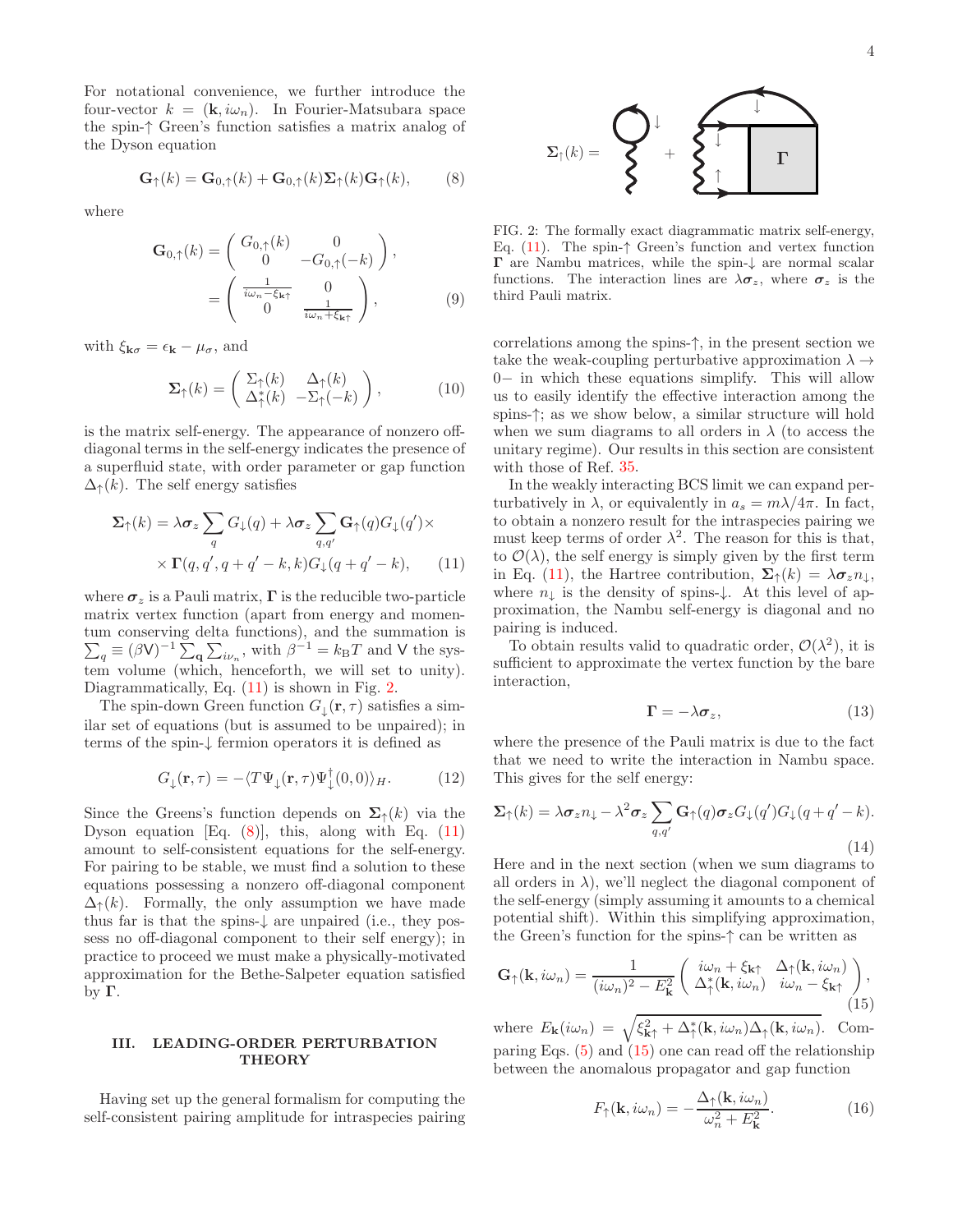

FIG. 3: The induced interaction among the spins-↑, mediated by the spins-↓, in the weak-coupling BCS limit. The internal loop corresponds to density fluctuations of the minority spin. The external legs are only present to label the incoming and outgoing energy and momentum.



<span id="page-5-4"></span>FIG. 4: (Color online) The p-wave projection of the Lindhard Function, see Eq.  $(20)$ , as a function of density imbalance  $z =$  $k_{\text{F}\uparrow}/k_{\text{F}\downarrow}$ . The peak near  $z \approx 2$  occurs as a result as the turning off of particle-hole excitations with a transferred momentum larger than the diameter of the spin-↓ Fermi surface, while at smaller wave vectors the Lindhard function is approximately flat, leading to a vanishingly small p-wave projection.

This approximation also leads to a simple form for the upper-right off-diagonal component of Eq. [\(14\)](#page-4-5):

<span id="page-5-1"></span>
$$
\Delta_{\uparrow}(\mathbf{k}, i\omega_n) = \frac{-1}{\beta} \sum_{\mathbf{q}, i\nu_n} V_{\text{eff}}(\mathbf{k}, \mathbf{q}, i\omega_n, i\nu_n) \frac{\Delta_{\uparrow}(\mathbf{q}, i\nu_n)}{\nu_n^2 + E_{\mathbf{q}}^2}, (17)
$$

$$
V_{\text{eff}}(k,q) \equiv \lambda^2 \sum_p G_\downarrow(k-q+p)G_\downarrow(p),\tag{18}
$$

where, in the second line, we used a short hand notation  $V_{\text{eff}}(k,q) \equiv V_{\text{eff}}(\mathbf{k}, \mathbf{q}, i\omega_n, i\nu_n)$ . Thus, the similarity of the resulting expression to a standard gap equation for pairing has allowed us to identify an effective interaction  $V_{\text{eff}}(k, k')$  that is plotted diagramatically in Fig. [III.](#page-4-6)

We proceed by approximating the full spin-↓ Green's function in [\(18\)](#page-5-1) by noninteracting ones, i.e.,  $G_{\downarrow}(\mathbf{k}, i\omega_n) \rightarrow G_{0,\downarrow}(\mathbf{k}, i\omega_n) = (i\omega_n - \xi_{\mathbf{k}\downarrow})^{-1}$ , neglecting the frequency dependence of  $V_{\text{eff}}(k, k')$  (setting the Matsubara frequencies to zero), and assuming that  $\Delta_{\uparrow}({\bf k}, i\omega_n) = \Delta_{\uparrow}({\bf k}),$  i.e., it is indepenent of frequency.

Evaluating the remaining Matsubara sum in Eq. [\(17\)](#page-5-1),

we arrive at the following gap equation that is of the standard form:

<span id="page-5-6"></span>
$$
\Delta_{\uparrow}(\mathbf{k}) = -\sum_{\mathbf{q}} V_{\text{eff}}(\mathbf{k}, \mathbf{q}) \frac{\tanh\left(\beta E_{\mathbf{q}}/2\right)}{2E_{\mathbf{q}}}\Delta_{\uparrow}(\mathbf{q}),\qquad(19)
$$

where now the induced interactions (mediated by density fluctuations of the spins-↓) are proportional to the Lindhard function:

<span id="page-5-0"></span>
$$
V_{\text{eff}}(\mathbf{k}, \mathbf{q}) = -\left(\frac{4\pi a_s}{m}\right)^2 N_{\downarrow}(\epsilon_{\text{F}\downarrow}) L(|\mathbf{k} - \mathbf{q}|/2k_{\text{F}\downarrow}))(20)
$$

$$
L(x) = \frac{1}{2} + \frac{1 - x^2}{4x} \ln\left|\frac{1 + x}{1 - x}\right|,
$$
(21)

where we have replaced  $\lambda \to 4\pi a_s/m$  as noted above (valid in the weak-coupling BCS regime). Here,  $k_{\text{F}\sigma}$  is the Fermi wavevector for species  $\sigma$ , satisfying  $n_{\sigma} = \frac{k_{\text{PZ}}^3}{3\pi^2}$ , and

<span id="page-5-7"></span>
$$
N_{\sigma}(\epsilon_{\mathbf{F}\sigma}) = mk_{\mathbf{F}\sigma}/(2\pi^2),\tag{22}
$$

is the density of states at the spin- $\sigma$  Fermi surface.

We now decompose the gap potential and effective interaction into angular momentum channels using

<span id="page-5-5"></span>
$$
V_{\text{eff}}(\mathbf{k}, \mathbf{k}') = \sum_{l=0}^{\infty} (2l+1) v_{k,k'}^l P_l(\hat{\mathbf{k}} \cdot \hat{\mathbf{k}}'), \qquad (23)
$$

$$
\Delta_{\uparrow}(\mathbf{k}) = \sum_{l=0}^{\infty} (2l+1) \Delta_{k\uparrow}^{l} P_l(\hat{\mathbf{z}} \cdot \hat{\mathbf{k}}), \quad (24)
$$

where  $P_l(x)$  are the Legendre polynomials. The transition temperature for each angular momentum channel is then determined by the solution to

<span id="page-5-2"></span>
$$
\Delta_{k\uparrow}^l = -\sum_{\mathbf{q}} v_{k,q}^l \frac{\tanh\left(\beta \xi_{\mathbf{q}\uparrow}/2\right)}{2\xi_{\mathbf{q}\uparrow}} \Delta_{q\uparrow}^l,\tag{25}
$$

where we have assumed a continuous transition where the gap potential vanishes; in this limit we replace  $E_{\mathbf{q}} \to \xi_{\mathbf{q}\uparrow}$ . To proceed, we note that we are interested in the onset of p-wave  $(l = 1)$  pairing at the spin- $\uparrow$  Fermi surface. Thus, we set  $k \to k_{\text{F}\uparrow}$  in Eq. [\(25\)](#page-5-2), and henceforth choose  $l = 1$ . The summation over **q** is then dominated by the region where  $q \simeq k_{\text{F}\uparrow}$ . Using that the function  $v_{k,q}^1$  is only nonzero for k and q within  $k_{\text{F}\downarrow}$  of each other, and converting the sum to an integral (introducing the density of states), we obtain

$$
\Delta_{\uparrow}^{1}(\epsilon_{\mathrm{F}\uparrow}) \approx -v_{k_{\mathrm{F}\uparrow},k_{\mathrm{F}\uparrow}}^{1} N_{\uparrow}(\epsilon_{\mathrm{F}\uparrow}) \int\limits_{-\epsilon_{\mathrm{F}\downarrow}}^{\epsilon_{\mathrm{F}\downarrow}} d\epsilon \frac{\tanh\left(\beta\epsilon/2\right)}{2\epsilon} \Delta_{\uparrow}^{1}(\epsilon),\tag{26}
$$

for the pairing gap near the assumed continuous transition. The corresponding transition temperature is:

<span id="page-5-3"></span>
$$
k_{\rm B}T_{\rm c} \approx \frac{2\epsilon_{\rm F\downarrow}e^{\gamma}}{\pi} \exp\left[\frac{1}{v_{k_{\rm F\uparrow},k_{\rm F\uparrow}}^1} N_{\uparrow}(\epsilon_{\rm F\uparrow})\right],\qquad(27)
$$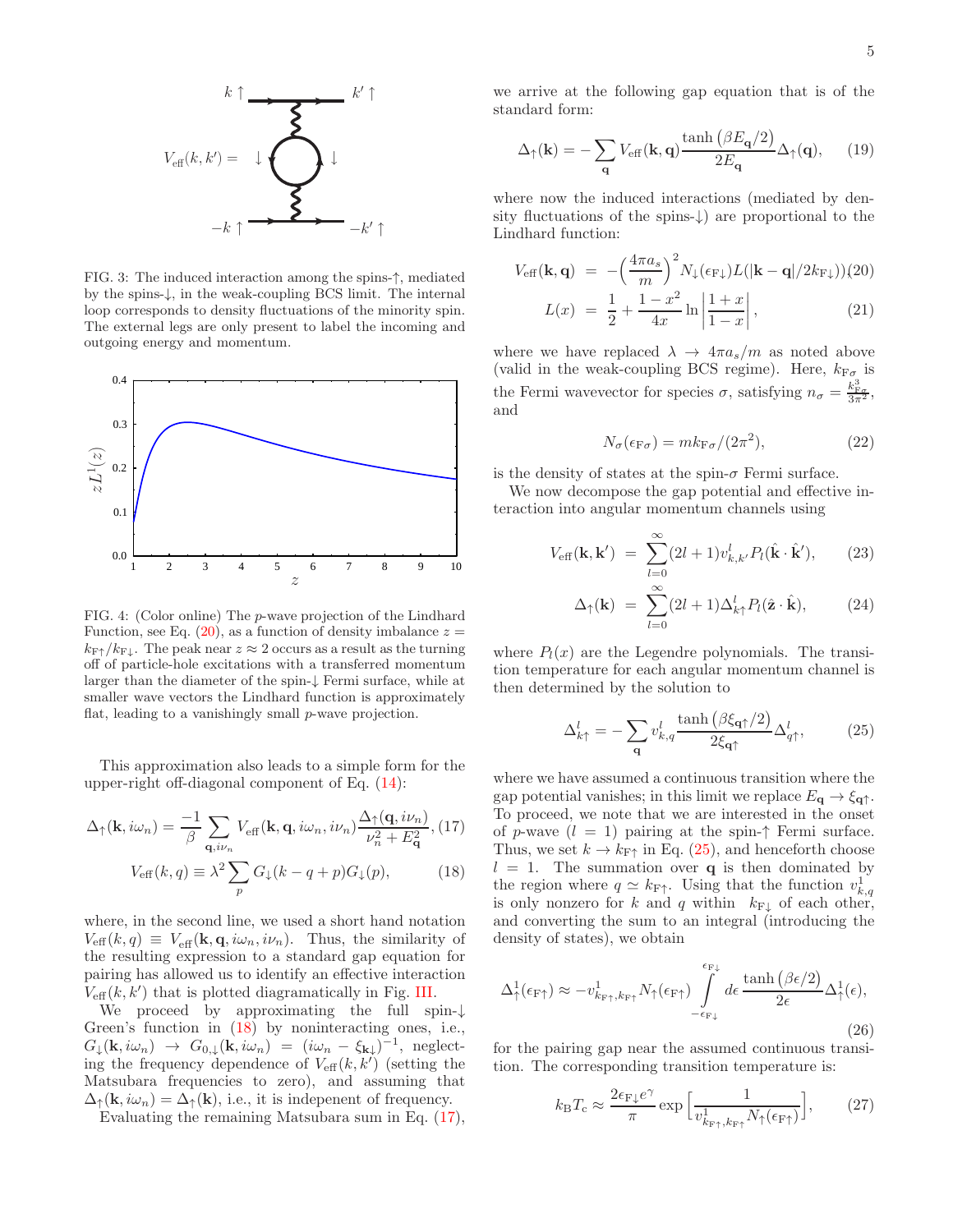where  $\gamma = 0.577...$  is the Euler-Mascheroni constant, giving our result for the transition temperature expressed in terms of the  $\ell = 1$  projection of the induced interactions in the weak-coupling regime  $a_s \to 0^-$ .

The final step in the perturbative analysis is to obtain the p-wave component of the perturbative effective interaction, Eq.  $(20)$ . Then, we have for the dimensionless effective induced interaction [appearing in the argument of the exponential function of Eq. [\(27\)](#page-5-3)] [\[35\]](#page-15-0):

<span id="page-6-1"></span>
$$
v_{k_{\text{F}\uparrow},k_{\text{F}\uparrow}}^1 N_\uparrow(\epsilon_{\text{F}\uparrow}) = -\frac{4(k_{\text{F}\downarrow}a_s)^2}{\pi^2} z L^1(z),\tag{28}
$$

where  $z = k_{\text{F}\uparrow}/k_{\text{F}\downarrow}$  and

$$
L^{1}(z) = \frac{5z^{2} - 2}{15z^{4}} \ln|1 - z^{2}| - \frac{z^{2} + 5}{30z} \ln\left|\frac{1 - z}{1 + z}\right| - \frac{z^{2} + 2}{15z^{2}},
$$
\n(29)

is the p-wave projection of the Lindhard function

$$
L^{1}(z) = \int_{0}^{\pi} d\theta \, \cos\theta L(|\hat{\mathbf{k}} - \hat{\mathbf{k'}}|z/2), \tag{30}
$$

with  $\hat{\mathbf{k}} \cdot \hat{\mathbf{k}}' = \cos(\theta)$ . The perturbative formula for  $T_c$ , given by inserting Eq.  $(28)$  into Eq.  $(27)$  thus yields a result that vanishes exponentially as  $k_{\rm B}T_{\rm c}\exp[-c/(k_{\rm F}a_s)^2]$ with  $c > 0$ ; if this estimate is correct, then such p-wave pairing is probably not experimentally observable in the weak-coupling perturbative regime.

For fixed  $k_{\text{F} \downarrow} a_s$ , the density imbalance dependence enters through  $zL^1(z)$ , that we plot in Fig. [4.](#page-5-4) We see that this quantity shows a maximum value near  $z \approx 2$ , leading to a peak in the p-wave transition temperature near a polarization of  $P \approx 0.77$ ; we find a similar peak in  $T_c$ in our unitary-regime results to follow.

In the next section we proceed to derive a formula for  $T_c$  which goes beyond the weak-coupling regime. Our result is of the same form as Eq. [\(27\)](#page-5-3) but with a more complicated expression for the effective induced interactions  $v^1_{k_{\text{F}\uparrow}k_{\text{F}\uparrow}}$ , including contributions from all orders of  $\lambda$ . Our final result for  $T_c$  in fact reduces to the perturbative result of this section when we take the weak-coupling limit  $a_s \to 0-$ ; however, in the regime where they agree (far to the right of the displayed area of Fig. [8\)](#page-9-0),  $T_c$  is many orders of magnitude smaller than the maximum transition temperature shown in Fig. [1.](#page-2-0)

## <span id="page-6-0"></span>IV. BEYOND LEADING ORDER

In the preceding section, we showed that, within leading-order perturbation theory, there is a transition to a p-wave superfluid of the majority species of a population-imbalanced Fermi gas, although the predicted perturbative temperature is vanishingly small. In the present section, we show how additional classes of diagrams, occurring near the unitary regime, can lead to an enhanced  $T_c$ . To investigate the induced interaction in



<span id="page-6-2"></span>FIG. 5: The T-matrix, which describes the ladder sum of two particles interacting through the bare potential infinitely many times. Here, the solid lines are Greens functions and the wavy line is the interaction  $\lambda$ .

the strongly interacting regime, near unitarity, one must sum an infinite number of diagrams, to all orders of the bare interaction  $\lambda$ , contributing to the Nambu self-energy Eq.  $(11)$ . We begin with the conventional T-matrix approximation, which, when extended to a system with pairing correlations, includes ladder and crossed-ladder diagrams.

#### A. Ladder plus crossed ladder approximation

Recent work has found that the nonsuperfluid Fermi liquid phase of imbalanced Fermi gases is well described by the so-called T-matrix approximation for the selfenergy or more specifically for the vertex [\[26,](#page-14-25) [27](#page-14-14), [32\]](#page-14-18), depicted diagrammatically in Fig. [5.](#page-6-2) In the case of unpaired spins-↑, this approximation amounts to summing the repeated interaction of a spin-↑ particle with a single spin-↓ particle-hole bubble, as shown diagramatically in the self energy shown in Fig.  $6(a)$  $6(a)$ .

Our aim is to generalize the T-matrix approximation to imbalanced Fermi gases by including the possibility of pairing for the spins-↑. The simplest way to do this is to keep the same series of diagrams, but replace the normal Green's function  $G_{\uparrow}(k)$  with the corresponding Nambu Green's function, i.e., considering the same ladder series but with  $G_{\uparrow}(k) \rightarrow \mathbf{G}_{\uparrow}(k)$ . We refer to this Nambu Tmatrix with the bold symbol  $\mathbf{T}(k)$ . Formally it is the same as Fig. [5](#page-6-2) but with the spin-↑ Green's functions possessing Nambu structure (while the spin-↓ Green's function is still a normal Green's function); additionally the coupling (wavy line) is given by  $\lambda \sigma_z$ . The corresponding self energy is given in Fig. $6(a)$ .

However, this ladder series is not sufficient for our purposes, as can be seen by noting that it does not even reproduce the standard T-matrix approximation in the limit  $\Delta_{\uparrow}(k) \to 0$ . This is because, in the Nambu notation, the lower right element of Eq. [\(5\)](#page-3-3) can be regarded as a Green's function with a line possessing opposite momentum from the upper left element, i.e., its momentum is in the opposite direction. This means that, in addition to ladder diagrams, we must include maximally-crossed diagrams shown in Fig. [6\(](#page-7-0)d).

The conclusion of the preceding remarks is that the set of diagrams needed to minimally generalize the usual T-matrix approximation to a system with pairing among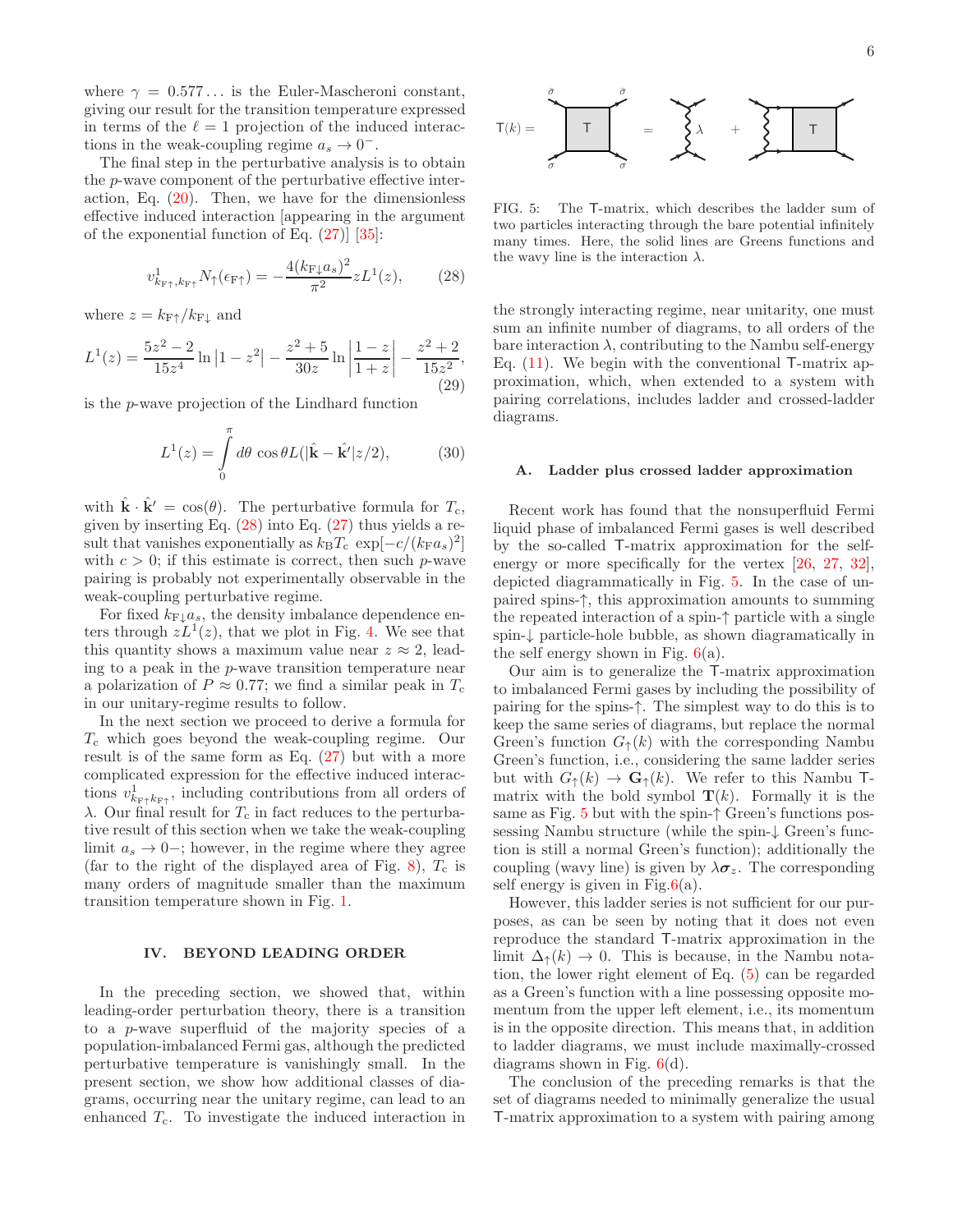

<span id="page-7-0"></span>FIG. 6: The diagrammatic contributions of the spin-↑ Nambu self-energy at various levels of approximations. Where T, defined by Eq. [\(32\)](#page-7-1), corresponds to the Nambu matrix generalization of the T-matrix, shown in Fig. [5,](#page-6-2) where all spin- ↑ Green's functions are in Nambu space while the spins-↓ are scalar functions and interaction lines correspond to  $\lambda \sigma_z$ . Here  $T_c$ , given by Eq. [\(33\)](#page-7-1), is the Nambu generalized, sum of the so-called maximally crossed diagrams, shown in panel d,  $\tilde{T} = \Pi_A T$  and  $\tilde{T}_c = -\Pi_B^{-1} T_c$ , with  $\Pi_A$  and  $\Pi_B$  defined by Eq.  $(34)$  and Eq. $(35)$  respectively.

the spins- $\uparrow$  is given by Fig. [6\(](#page-7-0)b). The first term contains the ladder series and the second term contains the crossed diagrams Fig. [6\(](#page-7-0)d). This gives:

$$
\Sigma_{\uparrow}(k) = \sum_{q} \mathbf{T}(k+q) G_{\downarrow}(q) + \sum_{q} \mathbf{T}_{\rm c}(q-k) G_{\downarrow}(q), \tag{31}
$$

where

<span id="page-7-1"></span>
$$
\mathbf{T}(k) = \boldsymbol{\sigma}_z \big[ \mathbb{1} \lambda^{-1} + \mathbf{\Pi}_A(k) \big]^{-1}, \tag{32}
$$

$$
\mathbf{T}_{\rm c}(k) = \lambda^2 \sigma_z \mathbf{\Pi}_B^2(k) \big[ \mathbb{1}\lambda^{-1} + \mathbf{\Pi}_B(k) \big]^{-1} \qquad (33)
$$

Here, the inverse is understood as a matrix inverse and the bubbles  $\Pi_A(k)$  and  $\Pi_B(k)$  are given by

<span id="page-7-2"></span>
$$
\Pi_A(k) = \sum_q \mathbf{G}_{\uparrow}(q) G_{\downarrow}(k-q) \sigma_z, \tag{34}
$$

$$
\Pi_B(k) = \sum_q \mathbf{G}_{\uparrow}(q) G_{\downarrow}(k+q) \sigma_z.
$$
 (35)

Having derived the natural generalization of the ladder approximation to incorporate the possibility of intraspecies pairing among the spins-↑, we now show that, in the unitary regime, it cannot possess any off-diagonal pairing correlations but merely reproduces the polaron

Fermi liquid, implying that we must go beyond this level of approximation. To do this, we make the replacement Eq. [\(2\)](#page-3-2) and take the limit  $\Lambda \to \infty$  while holding  $a_s$ fixed (a procedure that, above, we argued to be valid away from the weak-coupling BCS limit). The Nambu T-matrix is thus

$$
\mathbf{T}(k) = \sigma_z \left[ \mathbb{1} \frac{4\pi a_s}{m} + \mathbf{\Pi}_A(k) - \mathbb{1} \sum_{\mathbf{k}}^{\Lambda} \frac{1}{2\epsilon_{\mathbf{k}}} \right]^{-1}, \qquad (36)
$$

where, when we take the limit  $\Lambda \to \infty$ , it is clear that the last term yields a divergence proportional to the identity matrix. To be nonzero, a similar divergence must appear in  $\Pi_A(k)$ ; however, because of the Nambu structure of  $\mathbf{G}_{\uparrow}(q)$ , only the upper left component of  $\Pi_A$  can possess such a divergence. Thus, all elements of  $\mathbf{T}(k)$  except the upper-left will vanish, and we obtain:

$$
\lim_{\Lambda \to \infty} \mathbf{T}(k) = \begin{pmatrix} \mathbf{T}(k) & 0 \\ 0 & 0 \end{pmatrix}, \tag{37}
$$

where  $T(k)$  is the usual T-matrix, satisfying

<span id="page-7-4"></span>
$$
\left[\mathsf{T}(\mathbf{k}, i\omega_n)\right]^{-1} = \frac{4\pi a_s}{m}
$$
(38)  
 
$$
+\frac{1}{\beta} \sum_{\mathbf{q}, i\nu_n} G_{\uparrow}(\mathbf{q}, i\nu_n) G_{\downarrow}(\mathbf{k} - \mathbf{q}, i\omega_n - i\nu_n) - \sum_{\mathbf{q}} \frac{1}{2\epsilon_{\mathbf{q}}}.
$$

To be clear, the quantity  $G_{\uparrow}(\mathbf{q}, i\nu_n)$  appearing in this formula is the upper-left component of the full matrix Green's function  $\mathbf{G}_{\uparrow}(\mathbf{q}, i\nu_n)$ . A similar simplification occurs in  $T_c(k)$ , which, when we make the same replacement and take the limit of  $\Lambda \to \infty$ , yields

$$
\lim_{\Lambda \to \infty} \mathbf{T}_c(k) = \begin{pmatrix} 0 & 0 \\ 0 & -\mathbf{T}(-k) \end{pmatrix}, \tag{39}
$$

giving for the self-energy

<span id="page-7-3"></span>
$$
\Sigma_{\uparrow}(k) = \sum_{q} \begin{pmatrix} \mathsf{T}(q+k) & 0\\ 0 & -\mathsf{T}(q-k) \end{pmatrix} G_{\downarrow}(q), \qquad (40)
$$

which, crucially is *diagonal* in Nambu space and, thus, possesses no pairing correlations. In fact, Eq. [\(40\)](#page-7-3) is exactly the self-energy within the usual "polaron" Fermi liquid description of strongly imbalanced Fermi gases, equivalent to the Chevy variational wavefunction [\[30](#page-14-17)] as shown in Ref. [31.](#page-14-26)

Thus, although we generalized the ladder approximation in the simplest possible way to include pairing correlations (summing ladder and crossed-ladder diagrams but with a Nambu spin-↑ Green's function), we have found that, within this approximation, such pairing correlations are not stable. The results of this section, however, tell us two things: Firstly, we must consider sets of diagrams that go beyond this approximation. Secondly, to have a result that is finite when we make the replacement Eq. [\(2\)](#page-3-2) and take  $\Lambda \to \infty$ , we must consider diagrams with ladder or crossed-ladder type subdiagrams.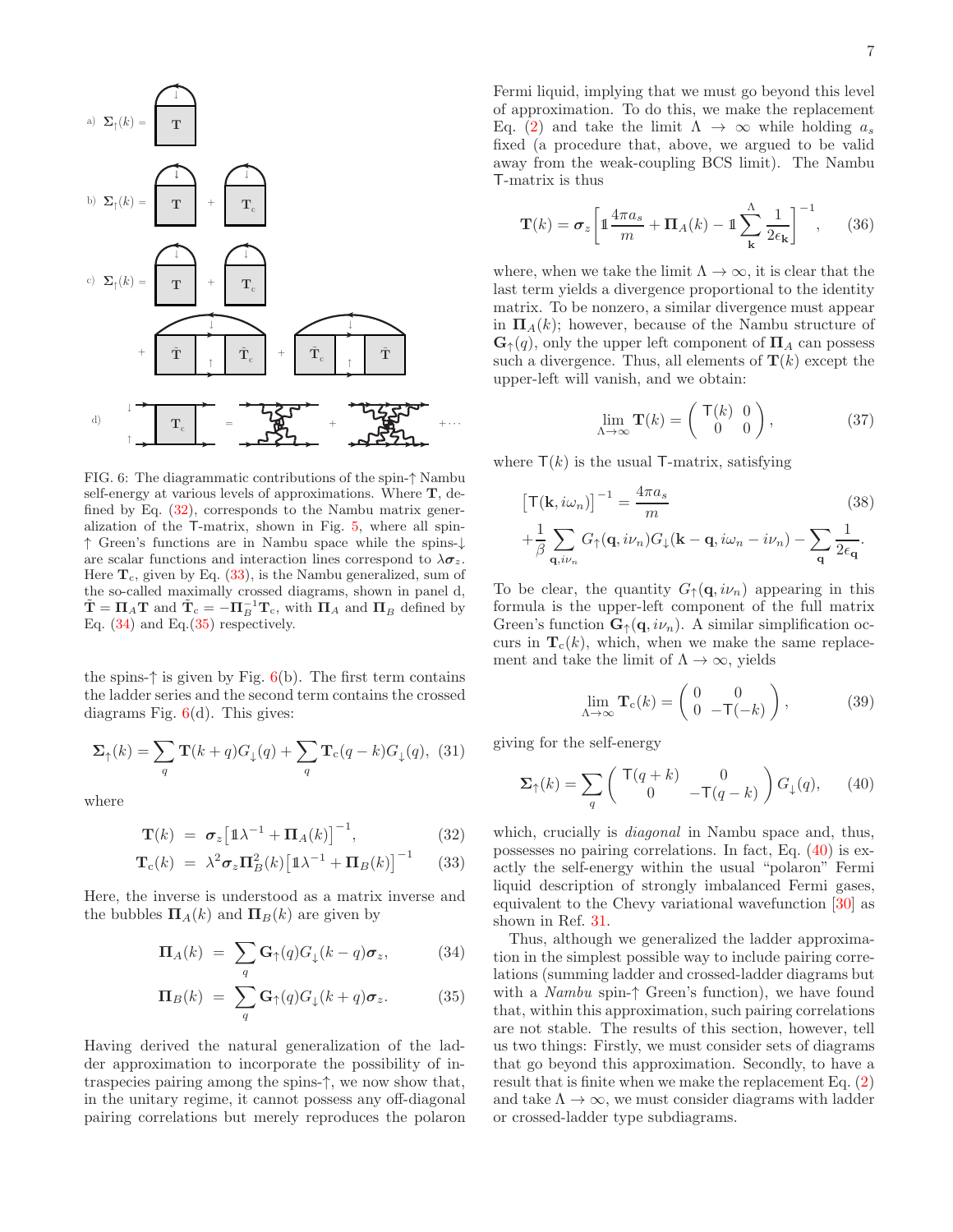#### B. Combined ladder and crossed-ladder diagrams

As we have seen, the ladder and crossed-ladder (or maximally-crossed) sets of diagrams contain geometric sums that are nonzero when we exchange the bare coupling  $\lambda$  for the scattering length  $a_s$  using Eq. [\(2\)](#page-3-2) and take the limit  $\Lambda \to \infty$ . Since the quantities  $\mathbf{T}(k)$  and  $T_c(k)$  are diagonal in this limit, each possessing only one nonzero element, the corresponding contributions to the self-energy in Fig.  $6(b)$  $6(b)$  are also diagonal. However, there exist additional sets of diagrams containing  $\mathbf{T}(k)$  and  $\mathbf{T}_c(k)$  as subdiagrams that are not diagonal in this limit; the simplest such self-energy diagrams are shown as the final two diagrams in Fig.  $6(c)$  $6(c)$ . Our inclusion of these diagrams may alternatively be understood on physical grounds as due to the fact that paired superfludidity mixes particles and holes: roughly speaking,  $T$  describes particle-particle scattering and  $T_c$  describes hole-hole scattering. Including pairing requires mixing these, suggesting the incorporation of these diagrams. Thus, Fig.  $6(c)$  $6(c)$  represents the full set of selfenergy diagrams that we consider here: The ladder and crossed-ladder terms that yield the polaron Fermi liquid (as shown above) and the combined ladder and crossedladder diagrams that, as we now show, capture the instability of the polaron Fermi liquid to p-wave pairing. This self energy is:

$$
\Sigma_{\uparrow}(k) = \sum_{q} \mathbf{T}(k+q)G_{\downarrow}(q) + \sum_{q} \mathbf{T}_{c}(q-k)G_{\downarrow}(q)
$$
  
\n
$$
- \lambda^{2} \sigma_{z} \sum_{q,q'} \mathbf{\Pi}_{A}(k+q) [\mathbb{1}\lambda^{-1} + \mathbf{\Pi}_{A}(k+q)]^{-1} \mathbf{G}_{\uparrow}(q) \sigma_{z} \mathbf{\Pi}_{B}(q'-q) [\mathbb{1}\lambda^{-1} + \mathbf{\Pi}_{B}(q'-q)]^{-1} G_{\downarrow}(q'-q+k)G_{\downarrow}(q')
$$
  
\n
$$
- \lambda^{2} \sigma_{z} \sum_{q,q'} \mathbf{\Pi}_{B}(q'-k) [\mathbb{1}\lambda^{-1} + \mathbf{\Pi}_{A}(q'-k)]^{-1} \mathbf{G}_{\uparrow}(q) \sigma_{z} \mathbf{\Pi}_{A}(q+q') [\mathbb{1}\lambda^{-1} + \mathbf{\Pi}_{A}(q+q')]^{-1} G_{\downarrow}(q+q'-k)G_{\downarrow}(q').
$$
\n(41)

Again exchanging  $\lambda$  for  $a_s$  using Eq. [\(2\)](#page-3-2) and letting  $\Lambda \rightarrow$ ∞, we get

$$
\lambda \sigma_z \Pi_A(k) \left[ \mathbb{1} \lambda^{-1} + \Pi_A(k) \right]^{-1} \to \begin{pmatrix} \mathsf{T}(k) & 0 \\ 0 & 0 \end{pmatrix} \tag{42}
$$

and

$$
\lambda \sigma_z \Pi_B(k) \left[ 1 \lambda^{-1} + \Pi_B(k) \right]^{-1} \to \begin{pmatrix} 0 & 0 \\ 0 & -\mathsf{T}(k) \end{pmatrix}, \quad (43)
$$

so that Eq. [\(41\)](#page-8-0) reduces to

<span id="page-8-3"></span>
$$
\Sigma_{\uparrow}(k) = \sum_{q} \begin{pmatrix} \mathsf{T}(q+k)G_{\downarrow}(q) & V_{\text{eff}}(k,q)F_{\uparrow}(q) \\ V_{\text{eff}}(k,q)F_{\uparrow}^{*}(q) & -\mathsf{T}(q-k)G_{\downarrow}(q) \end{pmatrix},\tag{44}
$$

where the effective pairing interaction  $V_{\text{eff}}(k, k')$  is shown diagrammatically in Fig. [7](#page-8-1) and is explicitly given by

<span id="page-8-2"></span>
$$
V_{\text{eff}}(k,k') = \sum_{q} \mathsf{T}(q+k)\mathsf{T}(q-k')G_{\downarrow}(k-k'+q)G_{\downarrow}(q). \tag{45}
$$

The effective interaction Eq. [\(45\)](#page-8-2) is a direct generalization of the induced interaction of the weak BCS limit [\(18\)](#page-5-1), except now with a energy and momentum dependent coupling, i.e., the bare interaction  $\lambda$  in Eq. [\(18\)](#page-5-1) has been replaced by the T-matrix in Eq. [\(45\)](#page-8-2).

With this effective interaction, the gap equation is

$$
\Delta_{\uparrow}(k) = \sum_{q} V_{\text{eff}}(k, q) F_{\uparrow}(q), \tag{46}
$$

<span id="page-8-0"></span>

<span id="page-8-1"></span>FIG. 7: The effective induced interaction between spins-↑, including contributions to all orders in perturbation theory, that is the many-body generalization of the leading order effective interaction shown in Fig. [III](#page-4-6)

where, as in the weak-coupling case, in principle  $\Delta_{\uparrow}(k)$  is frequency-dependent, although we shall again assume it to be static. Unlike the weak-coupling regime, however, now the effective interaction also depends on the pairing gap via the relationship, Eq. [\(38\)](#page-7-4), of the T matrix to the spin-↑ Green's function. This difficult self-consistency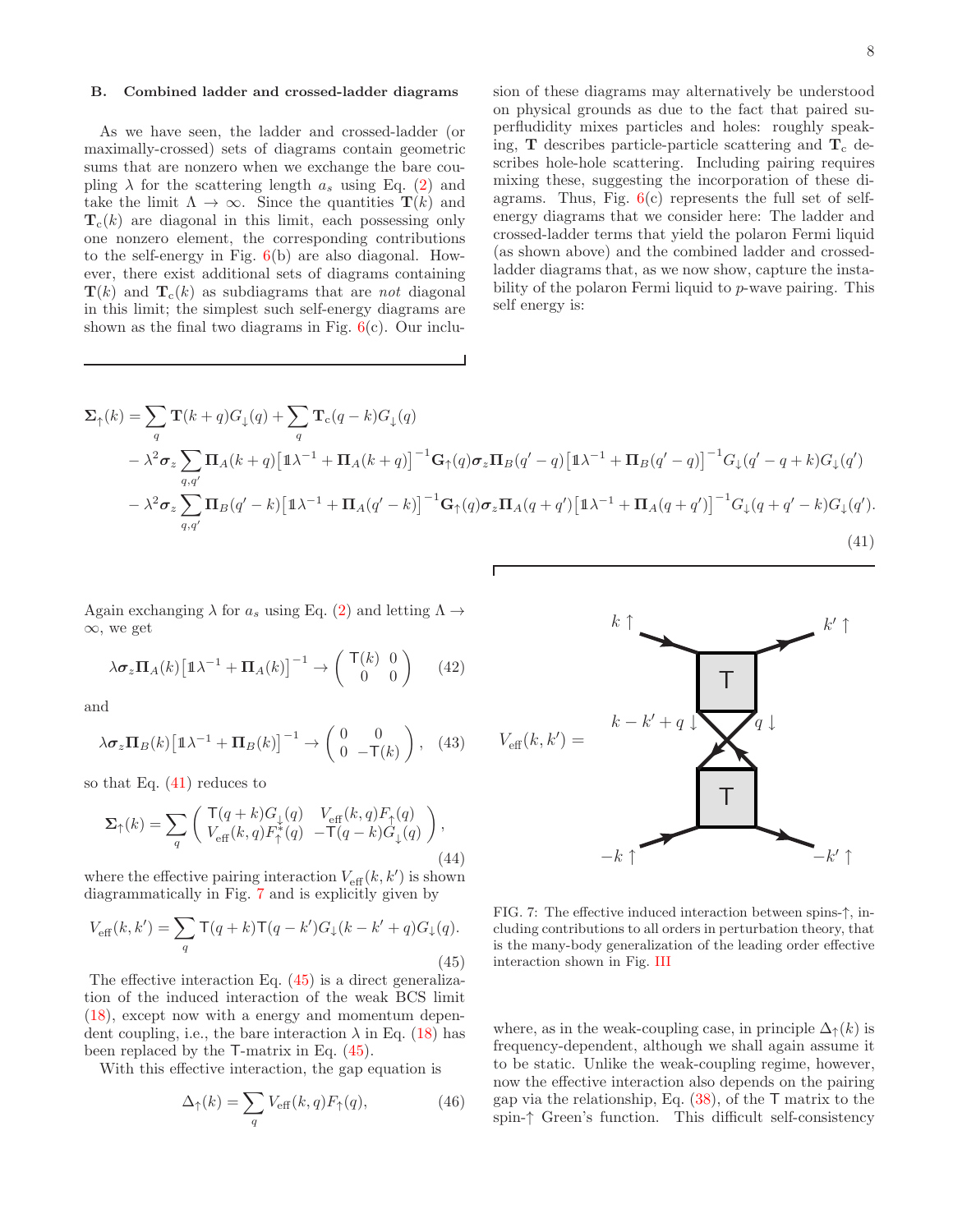problem simplifies near the assumed continuous phase transition, where  $\Delta_{\uparrow}(\mathbf{k})$  vanishes, a regime we now focus on. In this regime, we can simply approximate the T matrices by their form in the imbalanced normal phase.

In principle all of the Green's functions appearing in the effective interaction Eq. [\(45\)](#page-8-2) are the exact interacting Green's functions. To proceed, we make some simplifying approximations, firstly by replacing these with their noninteracting expressions (equivalent to assuming the imbalanced Fermi liquid phase is noninteracting) and neglecting the external frequency dependence of Eq. [\(45\)](#page-8-2) (i.e., setting  $\omega_k = \omega'_k \to 0$ ). This gives

<span id="page-9-1"></span>
$$
V_{\text{eff}}(\mathbf{k}, \mathbf{k}') = 2T \sum_{\Omega} \int \frac{d^3 q}{(2\pi)^3} \mathsf{T}(\mathbf{q} + \mathbf{k}, i\Omega) \mathsf{T}(\mathbf{q} - \mathbf{k}', i\Omega)
$$

$$
\times \frac{1}{i\Omega - \xi_{\mathbf{k} - \mathbf{k}' + \mathbf{q}\downarrow}} \frac{1}{i\Omega - \xi_{q\downarrow}}.
$$
(47)

The sum over Matsubara frequencies can be evaluated using the standard trick [\[44](#page-15-9)] that requires the location of the poles of the summand in the complex plane. This is simplified by our knowledge that poles of the normalstate T-matrix on the real axis occur at the onset of s-wave paired superfluidity. Since we are studying the strongly imbalanced limit, we can assume no such poles contribute, and proceed by keeping only the poles from the Green's functions in the second line of Eq. [\(47\)](#page-9-1). This leads to

<span id="page-9-2"></span>
$$
V_{\text{eff}}(\mathbf{k}, \mathbf{k}') = 2T \sum_{\Omega} \int \frac{d^3q}{(2\pi)^3} \mathsf{T}(\mathbf{q} + \mathbf{k}, \xi_{\mathbf{q}\downarrow}) \mathsf{T}(\mathbf{q} - \mathbf{k}', \xi_{\mathbf{q}\downarrow})
$$

$$
\times \frac{n_{\text{F}}(\xi_{\mathbf{q}\downarrow})}{\epsilon_q - \epsilon_{\mathbf{k} - \mathbf{k}' + \mathbf{q}}}, \tag{48}
$$

our final result for the static induced interaction for the majority spins-↑, mediated by the spins-↓, in a strongly interacting imbalanced Fermi gas.

Our main results come from numerically evaluating Eq. [\(48\)](#page-9-2). However, it is useful to first make a bit more approximate analytic progress by invoking an approximation that is valid in the large-imbalance limit. Thus, to evaluate the remaining integral over q, we begin by noting that the Fermi function restricts, at low  $T$ , the momentum to  $q < k_{\text{F}\downarrow}$ , inside the spin- $\downarrow$  Fermi surface. But since we're interested in the regime where **k** and **k**' are on the spin-↑ Fermi surface, in the strongly imbalanced limit  $k_{\text{F}\uparrow} \gg k_{\text{F}\downarrow}$  the momentum argument of the T-matrices in Eq. [\(48\)](#page-9-2) is approximately given simply by  $k_{\text{F}\uparrow}$ . In this strongly imbalanced limit the first T-matrix in Eq. [\(48\)](#page-9-2) simplifies to

$$
\mathsf{T}(\mathbf{k}_{\mathrm{F}}, \xi_{\mathbf{q}\downarrow}) \simeq \left(\frac{m}{4\pi a_s} - \frac{mk_{\mathrm{F}\uparrow}}{4\pi^2}\right)^{-1},\tag{49}
$$

with a similar expression holding for the second T-matrix in Eq. [\(48\)](#page-9-2). Within this approximation, valid at large population imbalance  $P \rightarrow 1$ , the T-matrices are thus independent of momenta. As can be seen in the original expression Eq.  $(44)$ , when this occurs  $V_{\text{eff}}$  is simply



<span id="page-9-0"></span>FIG. 8: (Color online) The p-wave channel of the effective interaction between majority spins,  $v^1_{k_{\text{F}\uparrow},k_{\text{F}\uparrow}}$ , multiplied by the Fermi-energy density of states  $N_{\uparrow}(\epsilon_{\text{F}\uparrow})$ , as a function of the density imbalance  $P$  and  $s$ -wave scattering length  $a_s$ , is shown. Here,  $k_F = (k_{F\uparrow} + k_{F\downarrow})/2$ . At large P, above the dashed line, it is attractive leading to a p-wave superfluid at temperatures below  $T_c$ . The solid white line labels the location of a line of FFLO quantum critical points, defined by  $T(Q_{\text{FFLO}}, 0) \rightarrow \infty$ , at zero temperature. This coincides with the location where  $v^1_{k_{\text{F}\uparrow},k_{\text{F}\uparrow}}$  is large.

proportional to the bare bubble occuring in the weakly interacting regime (see Eq.  $(18)$ ). Evaluating the remaining integrals and making the projection to the p-wave channel (as we did in the weakly interacting regime), we obtain

<span id="page-9-3"></span>
$$
k_{\rm B}T_{\rm c} \approx \frac{2e^{\gamma}}{\pi} \epsilon_{\rm F\downarrow} \exp\Big[-\frac{3}{2}\frac{z}{\ln(z)}\Big(\frac{\pi}{2k_{\rm F\downarrow}a_s} - \frac{z}{2}\Big)^2\Big], \quad (50)
$$

with  $z = k_{\text{F}\uparrow}/k_{\text{F}\downarrow}$ , a result that we emphasize is only valid in the asymptotic strongly imbalanced regime.

Away from this  $P \to 1$  limit, we must perform a numerical evaluation of the integral in Eq. [\(48\)](#page-9-2) and the p-wave projection; this yields a dimensionless effective interaction  $v^1_{k_{\text{F}\uparrow},k_{\text{F}\uparrow}}N_{\uparrow}(\epsilon_{\text{F}\uparrow})$  that we plot in Fig. [8](#page-9-0) and in the top panel of Fig. [10.](#page-11-1) For this calculation we assumed the  $T \to 0$  limit; since our resulting transition temperature is still small compared to the spin-↑ Fermi energy this should be an accurate approximation. These figures show that we find attractive interactions in the p-wave channel over a wide range of the interactions and the population imbalance.

The corresponding transition temperature, plotted in the bottom panel of Fig. [10](#page-11-1) as well as in the phase diagram Fig. [1,](#page-2-0) is given by the same formula as in the weak-coupling limit, i.e.,

<span id="page-9-4"></span>
$$
k_{\rm B}T_{\rm c} \approx \frac{2\epsilon_{\rm F\downarrow}e^{\gamma}}{\pi} \exp\Big[\frac{1}{v_{k_{\rm F\uparrow},k_{\rm F\uparrow}}^1} N_{\uparrow}(\epsilon_{\rm F\uparrow})\Big],\qquad(51)
$$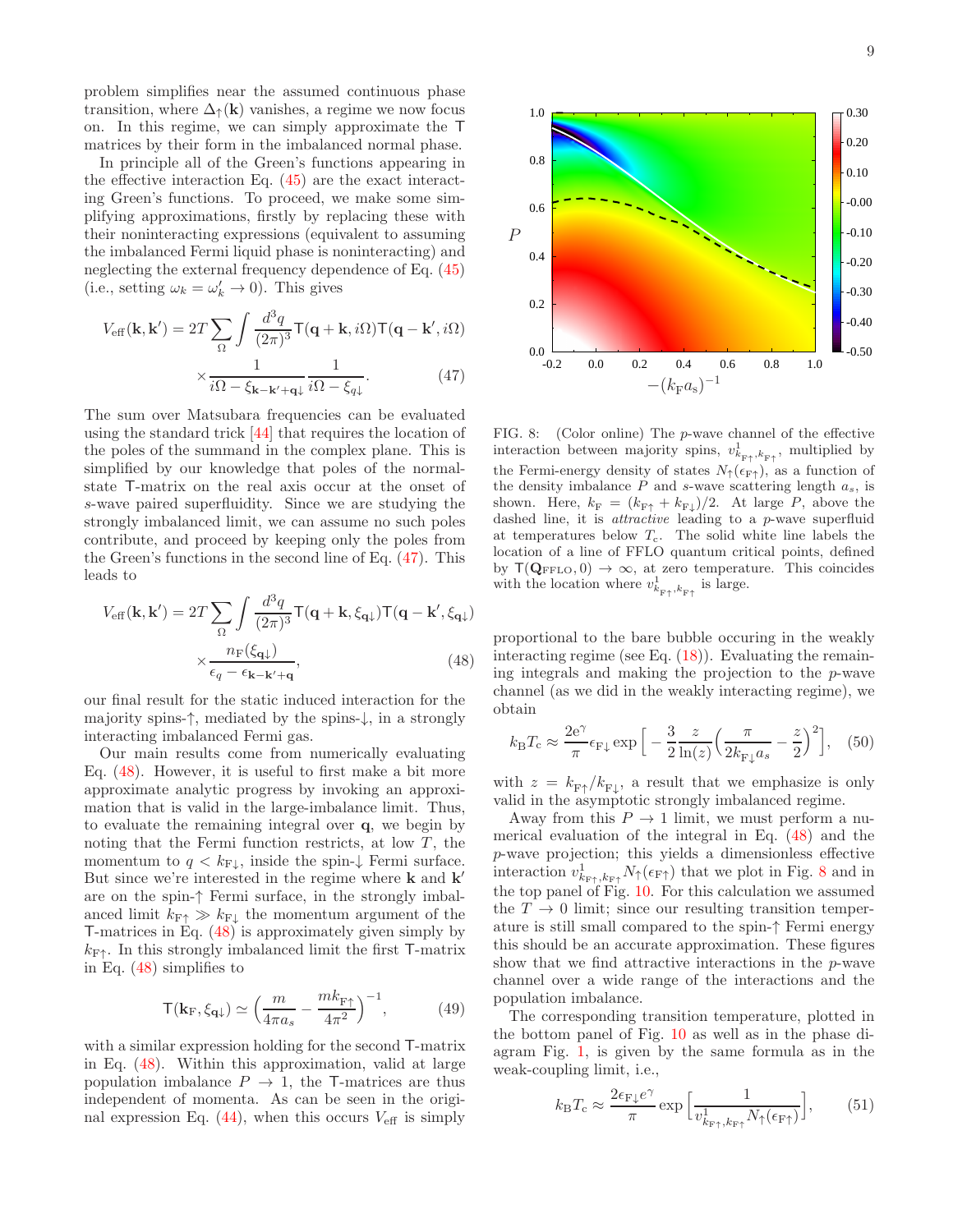where to arrive at this formula we used the fact that, as in the weak-coupling limit,  $v_{k,k'}^1$  (the *p*-wave projection of Eq. [\(48\)](#page-9-2)) is only nonzero for k and  $k'$  close to each other, within a window of approximately  $\pm \epsilon_{\mathbf{F}\downarrow}$ . We have verified this numerically; a plot displaying the typical behavior of  $v_{k,k'}^1$  is shown in Fig. [9.](#page-10-0)

It is interesting to compare the value of  $T_c$  obtained via a direct numerical evaluation of Eq. [\(48\)](#page-9-2) to our approximate asymptotic formula Eq. [\(50\)](#page-9-3). In Fig. [11](#page-11-2) we plot these as a function of population imbalance for three different values of the scattering length. These curves show that, while Eq. [\(50\)](#page-9-3) is accurate asymptotically close to  $P = 1$ , it misses the peak and drop in  $T_c$  that generically occurs with decreasing P.

What is the origin of this peak in the predicted  $T_c$ occuring for very large imbalance? Certainly, one expects an increase in  $T_c$  as  $P$  decreases from unity, arising from the increase in the density of spins-↓ which provide the induced interactions. More precisely, the effective interactions among the spins-↑ are mediated by particlehole excitations of the spins-↓. However, particle-hole excitations with a wavevector larger than the diameter of the spin-down Fermi surface  $(2k_{\text{F}\downarrow})$  are energetically suppressed, implying that the density response function is strongly varying for  $k \simeq 2k_{\rm F\downarrow}$ . This strong variation as a function of momentum leads to a large p-wave projection of the induced interaction when  $k \simeq k_{\rm F\downarrow}$  (since, for p-wave pairing, we require an attractive interaction that strongly varies around the spin-↑ Fermi surface). If we then assume that the maximum  $T_c$  will occur when  $k_{\text{F}\uparrow} = 2k_{\text{F}\downarrow}$ , we are led to the prediction that  $T_c$  will peak near

<span id="page-10-1"></span>
$$
P = \frac{k_{\rm F\uparrow}^3 - k_{\rm F\downarrow}^3}{k_{\rm F\uparrow}^3 + k_{\rm F\downarrow}^3} = \frac{7}{9} \simeq 0.78,\tag{52}
$$

close to the value of the peak position shown in Fig. [10.](#page-11-1)

We note that Eq.  $(52)$  only *approximately* locates the peak position; indeed, Fig. [10](#page-11-1) shows some variation of the peak position as a function of interactions. (We have not pushed this computation deep into the BEC regime where we know the magnetic superfluid ground state intervenes [\[12](#page-14-21), [15\]](#page-14-23).) Indeed, the preceding argument is strictly true in the weak-coupling limit where the effective interaction is given by the Lindhard function  $L(x)$ that has a singularity near  $x = 1$  that leads to a similar peak in  $T_c$  in the weak coupling limit. (Although, as mentioned above, the weak-coupling  $T_c$  is orders of magnitude smaller than the values plotted here.) In the strong-coupling limit, we expect this argument to still approximately hold since there the Luttinger theorem ensures that the presence of spin-↑ and spin-↓ Fermi surfaces at the same volume as in the weakly interacting limit (until the broken symmetry phase appears) [\[45](#page-15-10), [46\]](#page-15-11).

We also note an additional possible reason for the occurence of a peak in  $T_c$  at large imbalance: A proximate FFLO instability. Thus, one expects an instability towards FFLO pairing for imbalanced Fermi gases, occuring when there is a divergence of the retarded T matrix at



<span id="page-10-0"></span>FIG. 9: (Color online) The momentum dependence of the p-wave channel  $v_{k,k'}^1$  of the effective interaction, Eq. [\(45\)](#page-8-2), as defined by Eq. [\(23\)](#page-5-5), for zero frequency and at unitarity for a polarization of  $P = 0.85$ . As one can see the interaction is nonzero only within a window of approximately  $k = k' \pm k_{\text{F}\downarrow}$ .

zero frequency (but nonzero wavevector  $\mathbf{Q}_{\text{FFLO}}$ ). In the vicinity of such a phase transition, the T matrix would, correspondingly, possess a large magnitude that would enhance the effective induced interactions. To test this, in Fig.  $8$ , we plot, as a white line, the  $P$  at which such a zero temperature FFLO instability would first occur; as seen in this plot it closely correlates to the regime where the p-wave  $T_c$  is largest. Our calcultion of this FFLO transition of course neglected the possibility of p-wave pairing among the spins-↑. Thus, if the p-wave transition occurs first, with decreasing temperature, it would likely move the location of the FFLO phase boundary. Further detailed analysis will be required to sort out these various competing instabilities.

We conclude this section by briefly justifying the use of the on-shell approximation, in which we assume that we only need the p-wave induced interactions for momenta on the spin-↑ Fermi surface. As is known from the theory of superconductivity, such an approximation is typically only valid for weakly interacting quasiparticles and, near unitarity, particles of opposite spin are strongly interacting. Despite this, in highly imbalanced systems the lifetime of the quasiparticles remains extremely long; this implies the quasiparticle-quasiparticle interaction is still quite weak. This can be seen directly from the experimental and theoretical results of Ref. [\[28](#page-14-15)]. In Ref. [\[28](#page-14-15)] the Fermi liquid properties of systems with an imbalance as low as  $P \approx 0.70$  were explained well within a theoretical framework consisting of only a single spin-↓ quasiparticle, which indicates induced interactions of like spins, is subdominant to such things as the renormalization of the chemical potential and effective mass, at least for  $T \gtrsim T_c$ .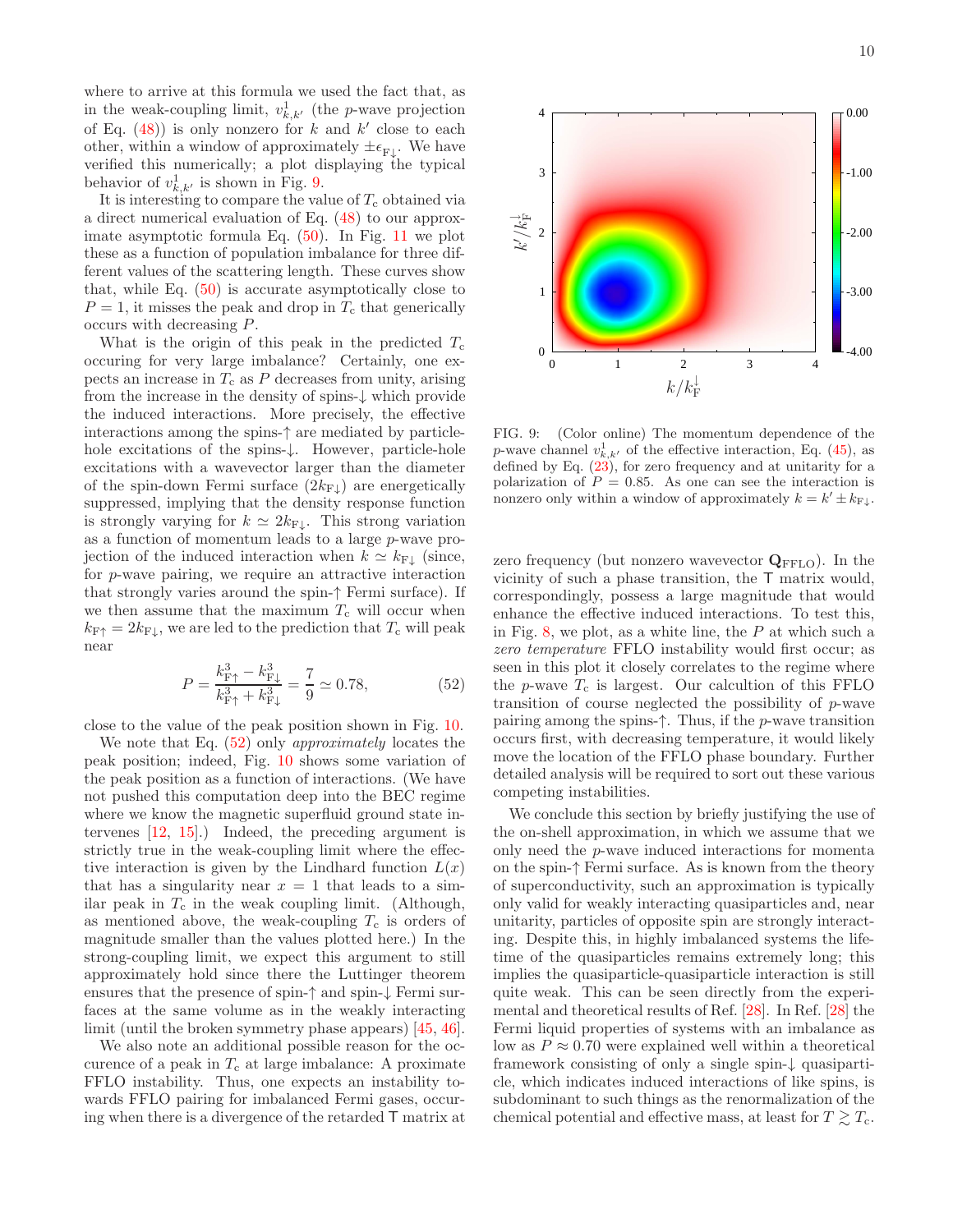

<span id="page-11-1"></span>FIG. 10: (Color online) The top panel shows the on-shell  $\ell = 1$ channel of the effective interaction  $(45)$  for spin- $\uparrow$  fermions, times the density of states, as a function of polarization, at unitary and into the BEC side. The bottom panel shows the corresponding p-wave transition temperature, according to Eq. [\(27\)](#page-5-3), with  $\epsilon_{\rm F\uparrow}/\epsilon_{\rm F\downarrow} = [(1+P)/(1-P)]^{2/3}$ .



<span id="page-11-2"></span>FIG. 11: (Color online) A comparison of the transition temperature obtained from Eq. [\(50\)](#page-9-3), valid for asymptotically large polarizations, and a full numerical treatment of the in-duced interaction Eq. [\(45\)](#page-8-2), using Eq. [\(51\)](#page-9-4), with  $\epsilon_{\text{F}\uparrow}/\epsilon_{\text{F}\downarrow}$  $[(1+P)/(1-P)]^{2/3}.$ 

Thus, we argue that our analysis is valid if the strongly imbalanced nonsuperfluid phase is truly a Fermi liquid for  $T \gtrsim T_{\rm c}$ .

# <span id="page-11-0"></span>V. LOW-TEMPERATURE PAIRING GAP

In the present section our goal is to estimate the magnitude of the *p*-wave pairing gap at  $T \to 0$ . One subtlety is that our method for calculating the induced attraction among the spins- $\uparrow$  is only valid for  $T > T_c$ , since we neglect the pairing among the spins-↑ in computing the T matrix. However, if we assume that the induced pairing  $\Delta_{\uparrow}(\mathbf{k})$  is small in magnitude compared to  $\epsilon_{\text{F}\uparrow}$  (as one might expect), then we can assume  $\Delta_{\uparrow}(\mathbf{k})$  has only a small effect on the T matrix, and proceed to neglect it when estimating  $\Delta_{\uparrow}(\mathbf{k})$ .

The relevant equation for the low-temperature gap is Eq. [\(19\)](#page-5-6), but with  $V_{\text{eff}}(\mathbf{k}, \mathbf{q})$  given by Eq. [\(48\)](#page-9-2). Focusing on the *p*-wave channel, we have, for  $T \to 0$ ,

<span id="page-11-3"></span>
$$
\Delta_{\uparrow}(\mathbf{k}) = -3 \sum_{\mathbf{q}} v_{k,q}^1 \hat{k} \cdot \hat{q} \frac{\Delta_{\uparrow}(\mathbf{q})}{2E_{\mathbf{q}}}.
$$
 (53)

Following the work of Anderson and Morel, we expect the dominant p-wave instability to be of the  $p_x + ip_y$ form [\[47](#page-15-12)]. We thus write

<span id="page-11-6"></span>
$$
\Delta_{\uparrow}(\mathbf{k}) = \Delta(k^2)(\hat{k}_x + i\hat{k}_y). \tag{54}
$$

Converting the sum in Eq.  $(53)$  to an integral (recall we set the system volume to unity), we obtain

<span id="page-11-4"></span>
$$
\Delta(k^2) = -\frac{3}{16\pi^2} \int_0^\infty q^2 dq \,\Delta(q^2) v_{k,q}^1 \frac{1}{|\xi_{q\uparrow}|} F\left[\frac{|\xi_{q\uparrow}|}{\Delta(q^2)}\right],\tag{55}
$$

where the function

$$
F[x] \equiv x^2 \Big[ 1 + x \big( \frac{1}{x^2} - 1 \big) \tan^{-1} \frac{1}{x} \Big],\tag{56}
$$

arises from evaluating the angular integration. We now use the fact that  $v_{k,q}^1$  is sharply peaked near  $k = q$ , and assume the rest of the integrand of Eq. [\(55\)](#page-11-4) is smooth there. This yields the approximate formula

$$
1 \simeq -\frac{3}{16\pi^2} \bar{v}_k \frac{k^2}{|\xi_{k\uparrow}|} F_1 \left[ \frac{|\xi_{k\uparrow}|}{\Delta(k^2)} \right], \tag{57}
$$

$$
\bar{v}_k \equiv \int_0^\infty dq v_{k,q}^1. \tag{58}
$$

Restricting attention to the vicinity of the Fermi surface by setting  $k \to k_{\text{F}\uparrow}$ , and using the asymptotic value of  $F[x] \to \frac{\pi}{2}x$  for  $x \to 0$ , we have

$$
\Delta(k_{\rm F\uparrow}^2) \simeq -\frac{3}{32\pi} \bar{v}_{k_{\rm F\uparrow}} k_{\rm F\uparrow}^2. \tag{59}
$$

We can further simplify this formula by noting that, since  $v_{k,q}$  is peaked for  $k = q$  with a width of approximately  $\pm k_{\rm F\downarrow}$ , we have  $\bar{v}_{k_{\rm F\uparrow}} \simeq 2k_{\rm F\downarrow}v_{k_{\rm F\uparrow},k_{\rm F\uparrow}}^1$ . Then, normalizing  $\Delta(k_{\rm F}^2)$  to the Fermi energy and using Eq. [\(22\)](#page-5-7), we have

<span id="page-11-5"></span>
$$
\frac{\Delta(k_{\rm F}^2)}{\epsilon_{\rm F\uparrow}} \simeq -\frac{3\pi}{4} \frac{k_{\rm F\downarrow}}{k_{\rm F\uparrow}} N_{\uparrow} (\epsilon_{\rm F\uparrow}) v^1(k_{\rm F\uparrow}, k_{\rm F\uparrow}). \tag{60}
$$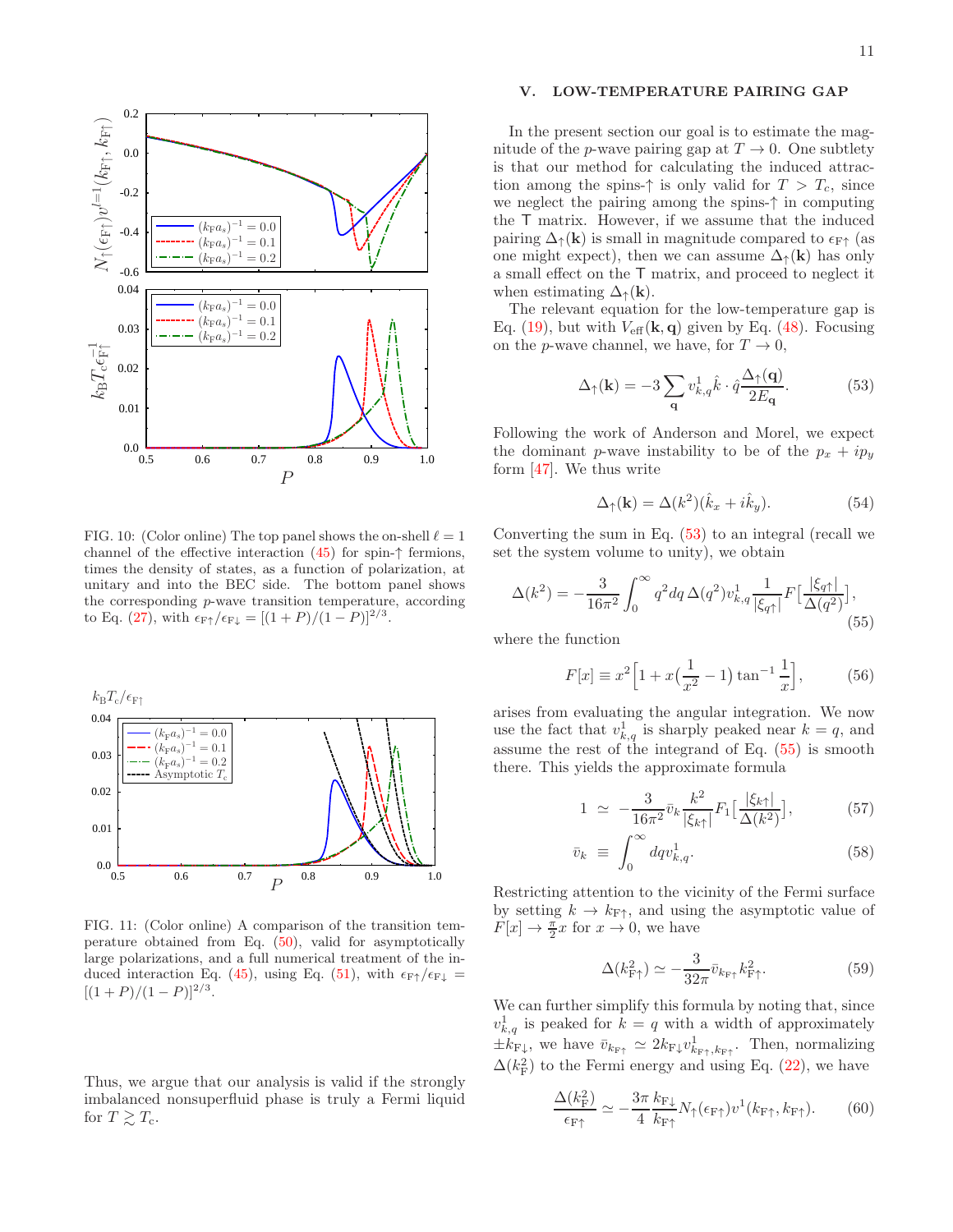The product of the last two factors of Eq. [\(60\)](#page-11-5) is pre-cisely what is plotted in Fig. [10.](#page-11-1) At unitarity,  $a_s^{-1} = 0$ , this factor reaches  $\simeq 0.4$  at  $P \simeq 0.85$ , or  $\frac{k_{\rm F\downarrow}}{k_{\rm F\uparrow}} \simeq 0.43$ . Plugging these values into Eq. [\(60\)](#page-11-5) gives the estimate  $\Delta(k_{\rm F}^{\rm 2})$  $\frac{\mu(E_F)}{\epsilon_{F\uparrow}} \approx 0.4$ . Although this estimate is rather large, it is important to keep in mind that this is the maximum pairing gap; the full gap function will exhibit nodes according to Eq. [\(54\)](#page-11-6). An important issue for future work is to find a more accurate estimate for the low-T pairing gap for the majority species of an imbalanced Fermi gas.

# <span id="page-12-0"></span>VI. EXPERIMENTAL DETECTION

We argue that, although small (a few percent of the Fermi energy), the transition temperature is within range of current experimental capabilities [\[55](#page-15-13)]. However, the experimental detection of such a state may still be challenging. One striking way to identify the presence of superfluidity is via the presence of vortices in a rapidlyrotating cloud, as done in Ref. [51](#page-15-14) to detect s-wave pairing correlations. However, in Ref. [51](#page-15-14) the detection of BCS pairs was accomplished by ramping the magnetic field onto the BEC side of the resonance, changing them into molecular pairs. For the case of the p-wave Cooper pairs predicted here, it is not clear that such a ramp is possible.

Owing to this difficulty, here we focus on two other possible ways to detect  $p_x + ip_y$  Cooper pairing among the majority species of an imbalanced Fermi gas: Radio-Frequency (RF) spectroscopy (in which pairing correlations are detected by a shift in the rate at which atoms in a particular state are transferred to a third unoccupied level [\[48](#page-15-15)]) and noise correlations (studied theoretically in Ref. [49](#page-15-16) and experimentally in Ref. [50\)](#page-15-17).

# A. RF spectroscopy of the majority spin  $p$ -wave superfluid

To use RF spectroscopy to probe  $p_x+ip_y$  pairing of the spins-↑, one would measure the number of spin-↑ atoms transferred to a known unoccupied level, as a function of applied RF frequency [\[53\]](#page-15-18). Neglecting final state effects, the total transferred at a given frequency is given by

<span id="page-12-1"></span>
$$
I_{\sigma}(\omega) \propto \sum_{\mathbf{k}} A_{\sigma}(\mathbf{k}, \xi_{\mathbf{k}\sigma} - \omega) n_{\text{F}}(\xi_{\mathbf{k}\sigma} - \omega), \qquad (61)
$$

where the spectral function  $A_{\sigma}(k)$  is related to the imaginary part of the retarded Green's function  $G_{\sigma}^{\rm r}(k)$  by

$$
A_{\sigma}(k) = -\frac{1}{\pi} \text{Im} \, G_{\sigma}^{\mathbf{r}}(k),\tag{62}
$$

and  $n_F(\omega)$  is the Fermi distribution function. It is convenient to write the superfluid Green's function in the mean-field spectral representation:

$$
G_{\uparrow}^{\mathrm{r}}(\mathbf{k},\omega) = \frac{u_{\mathbf{k}}^2}{\omega - E_{\mathbf{k}} + i\eta} + \frac{v_{\mathbf{k}}^2}{\omega + E_{\mathbf{k}} + i\eta},\qquad(63)
$$



<span id="page-12-4"></span>FIG. 12: (Color online) The normalized zero temperature RF line-shape [\(61\)](#page-12-1),  $\bar{I}(\omega) = I_{\uparrow}(\omega) / \int_0^{\infty} d\omega I_{\uparrow}(\omega)$ , of a p-wave superfluid, with a  $p_x + ip_y$  ground state. The magnitude of the gap is approximated by the transition temperature,  $\Delta_0 \approx 0.03 \epsilon_{\text{F}\uparrow}$  and the chemical potential  $\mu_{\uparrow} \approx \epsilon_{\text{F}\uparrow}$ , for  $P \approx 0.85$  at unitarity. In general for a  $p_x + ip_y$  ground state the peak occurs near  $\omega \simeq \sqrt{\mu_{\uparrow}^2 + \Delta_0^2} - \mu_{\uparrow}$ , and as  $\omega \to \infty$ ,  $\bar{I}(\omega) \to \omega^{-3/2}$ , while for  $\omega \to 0$ ,  $\bar{I}(\omega) \to (\omega + 2\mu_{\uparrow})^{5/2}$ .

where the so-called coherence factors are

<span id="page-12-2"></span>
$$
u_{\mathbf{k}}^2 = \frac{1}{2} \left( 1 + \frac{\xi_{\mathbf{k}\uparrow}}{E_{\mathbf{k}}} \right),
$$
  

$$
v_{\mathbf{k}}^2 = \frac{1}{2} \left( 1 - \frac{\xi_{\mathbf{k}\uparrow}}{E_{\mathbf{k}}} \right),
$$
 (64a)

and  $E_{\mathbf{k}} = \sqrt{\xi_{\mathbf{k}\uparrow}^2 + |\Delta_{\uparrow}(\mathbf{k})|^2}$ . The spectral function is then

<span id="page-12-3"></span>
$$
A_{\uparrow}(\mathbf{k}, \omega) = u_{\mathbf{k}}^2 \delta(\omega - E_{\mathbf{k}}) + v_{\mathbf{k}}^2 \delta(\omega + E_{\mathbf{k}}). \tag{65}
$$

As we have discussed, the p-wave ground state is expected to have  $p_x + ip_y$  symmetry, given by Eq. [\(54\)](#page-11-6)[\[40](#page-15-7), [47,](#page-15-12) [54\]](#page-15-19). A full calculation of the RF lineshape requires  $\Delta(k^2)$  for all  $k$ , a difficult self-consistency problem that is beyond the scope of this work. We proceed by simply assuming  $\Delta(k^2) = \Delta_0$ , i.e., a constant value. At zero temperature and using Eqs.  $(64a)$ ,  $(65)$ , and  $(54)$  the momentum integrals in Eq. [\(61\)](#page-12-1) can be done exactly, although the result is too unwieldy to present here. Figure [12](#page-12-4) shows the resulting RF line shape at unitarity. In this plot we chose  $\Delta_0 \simeq k_BT_c$ , assuming the magnitude of the pairing gap reflects the transition temperature (with the latter given by  $T_c \simeq .03\epsilon_{\text{F}\uparrow}/k_{\text{B}}$ , a typical maximum value in Fig. [10\)](#page-11-1). Such an estimate is more conservative than the rather large estimate found in Sec. [V.](#page-11-0) As can be seen from Fig. [12,](#page-12-4) unlike the s-wave state, which has a hard gap for  $\omega \lesssim \Delta_0^2/\epsilon_{\text{F}\uparrow}$ , the RF line shape of this p-wave state remains non-zero for all  $\omega$ , due to the nodes in the pairing gap. In principle one could use this to detect the p-wave phase of imbalanced Fermi gases. One issue, however, is the small magnitude of the peak position in the energy in Fig. [12,](#page-12-4) which occurs at a scale of order  $\Delta_0^2/\epsilon_{\text{F}\uparrow}$  (rather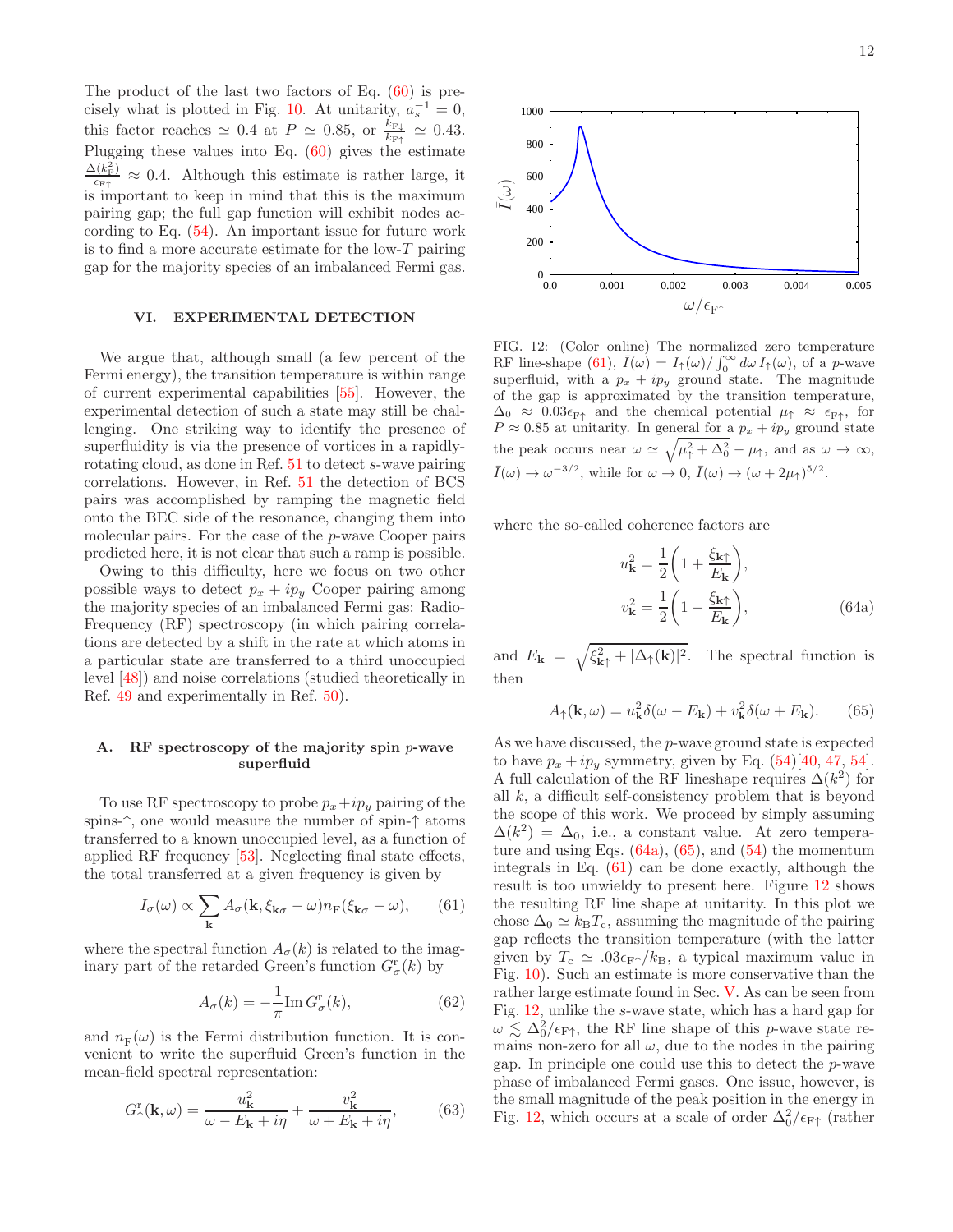than at  $\Delta_0$ ). To see whether *p*-wave pairing is truly observable, we need a good estimate of the low-temperature pairing gap in this phase.

#### B. Density correlations

The use of spatial correlations in the density of the free expanded gas, or density-density correlations, as a tool to probe the order of the superfluid state of ultracold atomic systems was put forth in Ref. [49](#page-15-16). As free expansion of the density probes the momentum distribution of the trapped system, spatial correlations of this expansion probes correlations in momentum space. It is these momentum correlations of the superfluid state that are a direct consequence of the Cooper pairing.

Theoretically the quantity of interest is the equal time density-density correlation function of the spins-↑

$$
D(\mathbf{r}, \mathbf{r}', t) = \text{Tr}\rho_{\text{trap}} \,\delta\hat{n}_{\uparrow}(\mathbf{r}, t)\delta\hat{n}_{\uparrow}(\mathbf{r}', t), \tag{66}
$$

where  $\delta \hat{n}_{\uparrow}(\mathbf{r}) = \hat{n}_{\uparrow}(\mathbf{r}) - \langle \hat{n}_{\uparrow}(\mathbf{r}) \rangle$  and  $\rho_{\text{trap}}$  is the equilibrium density matrix of the trapped system, i.e., superfluid, while the time evolution of the operators is given by free un-trapped Hamiltonian. As the spins-↓ are assumed unpaired, their momentum correlations are essentially featureless and won't be included. Neglecting the inhomogeneity caused by the trapping, we take the density matrix to be given by the zero temperature BCS state,

$$
|\Psi_{\rm BCS}\rangle = \prod_{\mathbf{k}} \left( u_{\mathbf{k}} + v_{\mathbf{k}} a_{\mathbf{k}\uparrow}^{\dagger} a_{-\mathbf{k}\uparrow}^{\dagger} \right) |\text{vac}\rangle, \tag{67}
$$

with the coherence factors given by Eq.  $(64a)$  above. Within this approximation and assuming the density is measured on space and times scales much larger than  $k_{\rm F\uparrow}^{-1}$ and  $\epsilon_{\mathrm{F}\uparrow}$ , we find

$$
D(\mathbf{r}, \mathbf{r}', t) \approx \left(\frac{m}{2\pi t}\right)^6 \sum_{\mathbf{q}, \mathbf{q}'} \phi_{\mathbf{q}}^*(\mathbf{r}m/t) \phi_{\mathbf{q}}(\mathbf{r}'m/t)
$$

$$
\times \phi_{\mathbf{q}'}(\mathbf{r}'m/t) \phi_{\mathbf{q}'}^*(\mathbf{r}m/t) |u_{\mathbf{q}}|^2 |v_{\mathbf{q}}|^2, \qquad (68)
$$

where  $\phi_{\bf q}({\bf k})$  is the Fourier transform of the single-particle wave function of the trapped system with quantum index q. Typically these will be very sharply peaked near k and k ′ , thus

$$
D(\mathbf{r}, \mathbf{r}', t) \approx \left(\frac{m}{2\pi t}\right)^6 \tilde{\delta}(\mathbf{r}m/t + \mathbf{r}'m/t)|u_{\mathbf{k}(\mathbf{r})}|^2 |v_{\mathbf{k}(\mathbf{r})}|^2,
$$
\n(69)

where  $\delta(\mathbf{r})$  is essentially a broadened delta function, the form of which depends on the specific details of the trapped system. Excluding the pre-factor, the weight of the "delta function"  $|u_{\mathbf{k}(\mathbf{r})}|^2 |v_{\mathbf{k}(\mathbf{r})}|^2$  provides the information about the momentum correlations with  $\mathbf{k}(\mathbf{r}) = \mathbf{r}m/t$ .

Experimentally one does not measure the local density in 3-space, but instead the column integrated density.



<span id="page-13-2"></span>FIG. 13: The column integrated density-density correlations [\(70\)](#page-13-1) (weight of delta function only) of a free expanded  $p_x+ip_y$ superfluid with maximum gap  $\Delta_0 = 0.03\epsilon_{F\uparrow}$  and symmetry axis  $\hat{z}$  is shown: (a) by integrating along the z-axis and (b) integrating along the y-axis. As the product of  $|u_{\mathbf{k}(\mathbf{r})}|^2 |v_{\mathbf{k}(\mathbf{r})}|^2$ appearing in [\(70\)](#page-13-1) is only appreciably nonzero near the Fermi surface, the magnitude of the correlations is maximum there. This results in the ring-shape seen in both (a) and (b).

For example if the detector in located in the  $x-y$  plane at a distance  $z_0$  from the origin then the column integrated density-density correlation function is

<span id="page-13-1"></span>
$$
D(\mathbf{r}_{\perp}, \mathbf{r}'_{\perp}, t) = \int_{-\infty}^{z_0} dz dz' D(\mathbf{r}, \mathbf{r}', t)
$$

$$
\approx \left(\frac{m}{2\pi t}\right)^6 \tilde{\delta}(\mathbf{r}_{\perp}m/t + \mathbf{r}'_{\perp}m/t) \int_{-\infty}^{z_0} dz |u_{\mathbf{k}(\mathbf{r})}|^2 |v_{\mathbf{k}(\mathbf{r})}|^2,
$$
(70)

where  $\mathbf{r}_{\perp}$  corresponds to spatial directions perpendicular to the column integration. As the p-wave breaks rotational symmetry, here chosen to be in the  $\hat{z}$  direction, the observed column integrated density-density correlations depends on the relative orientation of the spontaneously broken symmetry direction and the detector. Figure [13](#page-13-2) shows the column integrated density-density correlation (weight function only) for a detector located in an  $x-y$ plane and an x-z plane for the  $p_x + ip_y$  state with a gap  $\Delta_0 = 0.03\epsilon_{\text{F}\uparrow}$ . In Fig. [13b](#page-13-2) the *p*-wave nature can clearly be seen when the integrated column density is obtained by integrating along the direction that is perpendicular to the symmetry of the order parameter.

## <span id="page-13-0"></span>VII. CONCLUSIONS

Cold atom experiments have demonstrated the capability to study a remarkably simple many-body physics problem: That of two species of attractively interacting fermion as a function of the interatomic scattering length and relative densities of the two species. Despite the simplicity of this problem, the resulting phase diagram is quite rich, showing regions of phase separation, imbalanced superfluid, and normal Fermi liquid.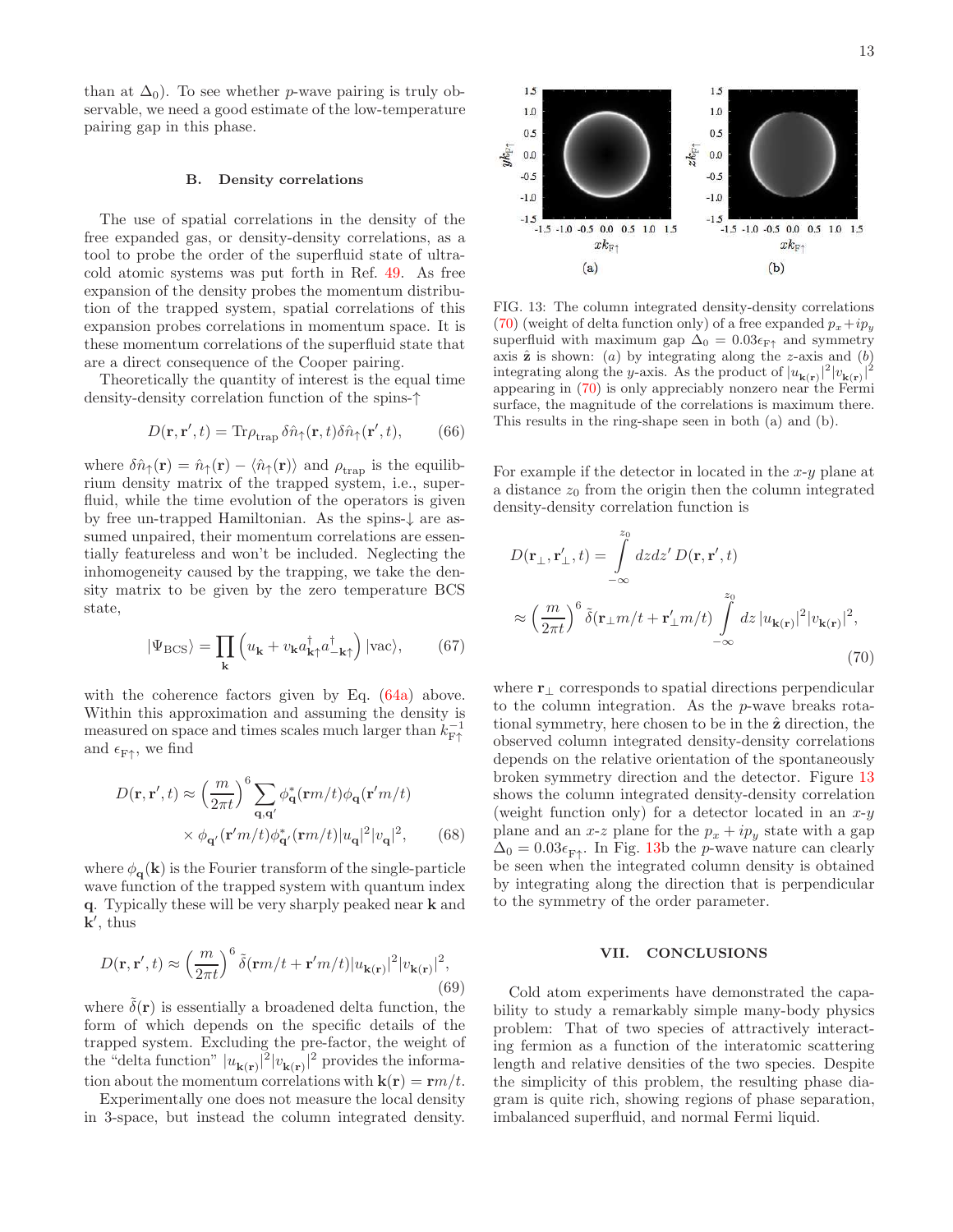The question we pursue here is, why aren't there more phases of imbalanced Fermi gases? Indeed, experiments on imbalanced Fermi gases observe the absence of any broken symmetry phases for a large range of parameters. For example, at unitarity, Ref. [\[38](#page-15-5)] finds that phase separation vanishes above  $P \simeq 0.36$ . Are there truly no broken-symmetry ground states of imbalanced Fermi gases over the range of polarization values  $0.36 \leq P < 1$ , or do other phases lurk at low temperatures in this strongly interacting system?

This paper partially addresses such questions by proposing that, in the large imbalance region the true ground state is a p-wave superfluid of the spin- $\uparrow$  fermions, with the order setting in below a temperature,  $T_c$ , plotted in Fig. [1.](#page-2-0) Important questions for futher work include obtaining more accurate estimates for  $T_c$  and studying the  $p$ -wave gap equation at low  $T$ , and determining the transition temperature for the onset of pairing for the spins-↓ in the unitariy regime (and finding how this onset modifies the properties of the spin-↑ Cooper pairs). An additional question concerns finding more experimental signatures of the onset of p-wave pairing, to help ascer-

- <span id="page-14-0"></span>[1] W. Ketterle and M. Zwierlein, "Making, probing and understanding ultracold Fermi gases", in Ultracold Fermi Gases, Proceedings of the International School of Physics "Enrico Fermi", Course CLXIV, Varenna, 20 - 30 June 2006, edited by M. Inguscio, W. Ketterle, and C. Salomon.
- <span id="page-14-24"></span>[2] V. Gurarie and L. Radzihovsky, Ann. of Phys. 322, 2 (2007).
- [3] I. Bloch, J. Dalibard, W. Zwerger, Rev. Mod. Phys. 80, 885 (2008).
- <span id="page-14-1"></span>[4] S. Giorgini, L.P. Pitaevskii, and S. Stringari, Rev. Mod. Phys. 80, 1215 (2008).
- <span id="page-14-2"></span>[5] M.W. Zwierlein, A. Schirotzek, C.H. Schunck, and W. Ketterle, Science 311, 492 (2006).
- [6] G.B. Partridge, W. Li, R.I. Kamar, Y.-A. Liao, R.G. Hulet, Science 311, 503 (2006).
- [7] Y. Shin, M. W. Zwierlein, C. H. Schunck, A. Schirotzek, W. Ketterle, Phys. Rev. Lett. 97, 030401 (2006).
- <span id="page-14-3"></span>[8] G.B. Partridge, W. Li, Y. A. Liao, R. G. Hulet, M. Haque, and H.T.C. Stoof, Phys. Rev. Lett. 97, 190407 (2006).
- <span id="page-14-4"></span>[9] P.F. Bedaque, H. Caldas, and G. Rupak, Phys. Rev. Lett. 91, 247002 (2003).
- [10] D.T. Son and M.A. Stephanov, Phys. Rev. A 74, 013614 (2006).
- [11] C.-H. Pao, S.-T. Wu, and S.-K. Yip, Phys. Rev. B 73, 132506 (2006).
- <span id="page-14-21"></span>[12] D.E. Sheehy and L. Radzihovsky, Phys. Rev. Lett. 96, 060401 (2006).
- [13] C. Chien, Q. Chen, Y. He, and K. Levin, Phys. Rev. Lett. 97, 090402 (2006).
- <span id="page-14-22"></span>[14] M.M. Parish, F.M. Marchetti, A. Lamacraft, and B.D. Simons, Nat. Phys. 3, 124 (2007).
- <span id="page-14-23"></span>[15] D.E. Sheehy and L. Radzihovsky, Ann. of Phys. 322, 1790 (2007).

tain the validity of this scenario.

From a general point of view, a natural question is whether other phases, such as higher-angular momentum superfluids or FFLO phases intervene in the  $T \to 0$  limit of imbalanced Fermi gases. Since the p-wave interaction becomes repulsive for small imbalance (below the dashed line in Fig. [8\)](#page-9-0), it is likely that other angular momentum channels can become dominant in this regime. Additionally, although the window of FFLO stability is extremely thin for the simplest FFLO-type state within mean-field theory, it is possible that generalized FFLO states, within theoretical approaches that go beyond mean-field theory, can lead to a wider regime of FFLO stability [\[21](#page-14-10)[–23](#page-14-11)].

#### Acknowledgments

KRP would like to thank Hartmut Hafferman and Herbert Fotso for useful discussions. This work was supported by the Louisiana Board of Regents, under grant LEQSF (2008-11)-RD-A-10.

- <span id="page-14-5"></span>[16] D.E. Sheehy and L. Radzihovsky, Phys. Rev. B 75, 136501 (2007).
- <span id="page-14-6"></span>[17] L. Radzihovsky and D.E. Sheehy, Rep. Prog. Phys. 73, 076501 (2010).
- <span id="page-14-7"></span>[18] F. Chevy and C. Mora, Rep. Prog. Phys. 73, 112401  $(2010).$
- <span id="page-14-8"></span>[19] P. Fulde and R. A. Ferrell, Phys. Rev. 135, A550 (1964).
- <span id="page-14-9"></span>[20] A.I. Larkin and Yu.N. Ovchinnikov, Zh. Eksp. Teor. Fiz 47, 1136 (1964) [Sov. Phys. JETP 20, 762 (1965)].
- <span id="page-14-10"></span>[21] N. Yoshida, and S.-K. Yip, Phys. Rev. A 75, 063601 (2007).
- [22] L. Radzihovsky and A. Vishwanath, Phys. Rev. Lett. 103, 010404 (2009).
- <span id="page-14-11"></span>[23] L. Radzihovsky, Phys. Rev. A 84, 023611 (2011).
- <span id="page-14-12"></span>[24] Y. Liao, A.S.C. Rittner, T. Paprotta, W. Li, G.B. Partridge, R.G. Hulet, S.K. Baur, and E.J. Mueller, Nature 467, 567 (2010).
- <span id="page-14-13"></span>[25] C. Lobo, A. Recati, S. Giorgini, and S. Stringari, Phys. Rev. Lett. 97, 200403 (2006).
- <span id="page-14-25"></span>[26] M. Punk and W. Zwerger, Phys. Rev. Lett. 99, 170404 (2007).
- <span id="page-14-14"></span>[27] M. Veillette, E.G. Moon, A. Lamacraft, L. Radzihovsky, S. Sachdev, and D.E. Sheehy, Phys. Rev. A 78, 033614 (2008).
- <span id="page-14-15"></span>[28] A. Schirotzek, C.-H. Wu, A. Sommer, and M.W. Zwierlein, Phys. Rev. Lett. 102, 230402 (2009).
- <span id="page-14-16"></span>[29] S. Nascimbène et al, Phys. Rev. Lett. **103**, 170402 (2009).
- <span id="page-14-17"></span>[30] F. Chevy, Phys. Rev. A **74**, 063628 (2006).
- <span id="page-14-26"></span>[31] R. Combescot, A. Recati, C. Lobo, and F. Chevy, Phys. Rev. Lett. 98, 180402 (2007).
- <span id="page-14-18"></span>[32] R. Combescot and S. Giraud, Phys. Rev. Lett. 101, 050404 (2008).
- <span id="page-14-19"></span>[33] W. Kohn and J. M. Luttinger, Phys. Rev. Lett. **15**, 524 (1965).
- <span id="page-14-20"></span>[34] J. M. Luttinger, Phys. Rev. **150**, 202 (1966).